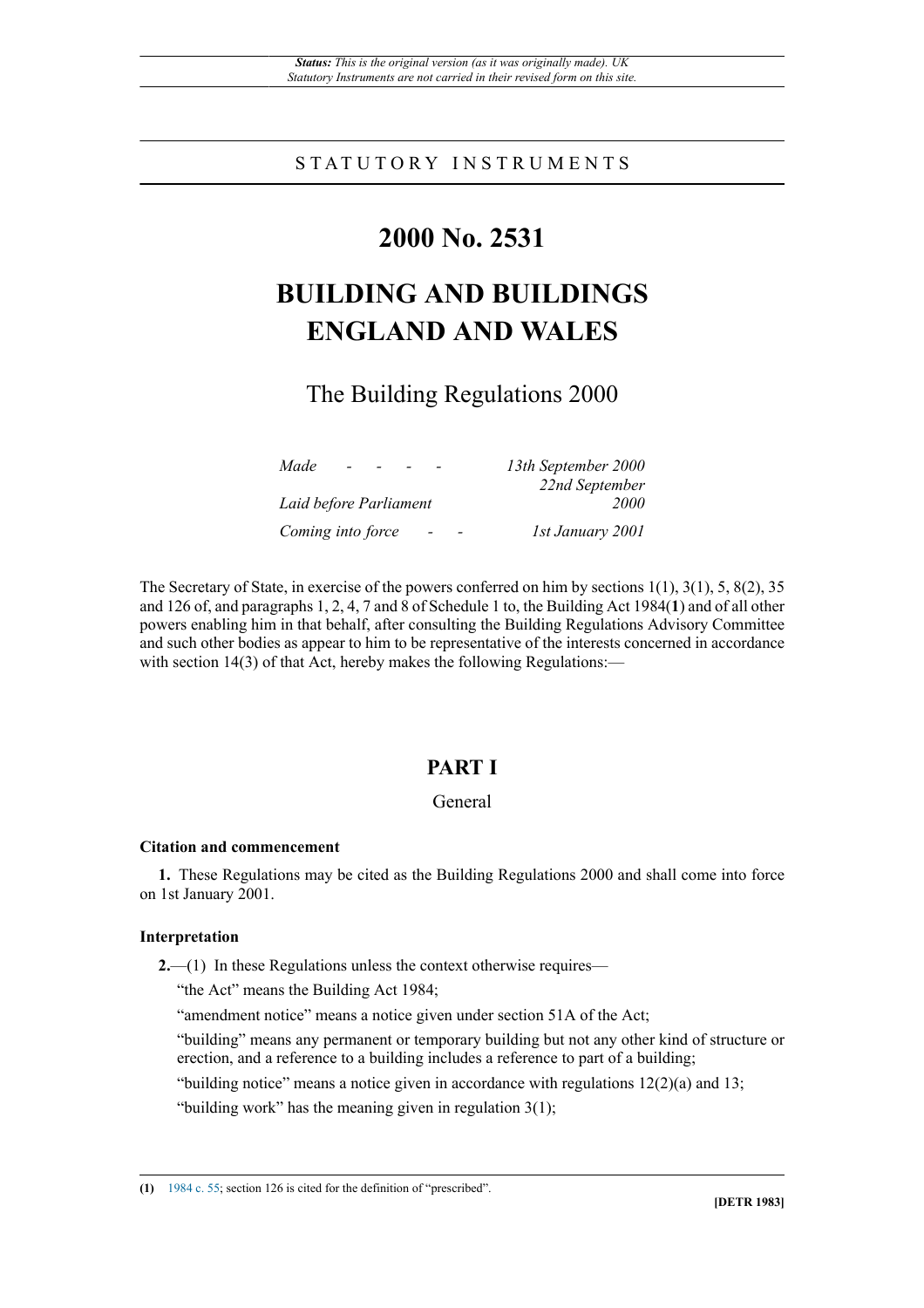"controlled service or fitting" means a service or fitting in relation to which Part G, H or J of Schedule 1 imposes a requirement;

"day" means any period of 24 hours commencing at midnight and excludes any Saturday, Sunday, Bank holiday or public holiday;

"dwelling" includes a dwelling-house and a flat;

"dwelling-house" does not include a flat or a building containing a flat;

"energy rating" of a dwelling means a numerical indication of the overall energy efficiency of that dwelling obtained by the application of a procedure approved by the Secretary of State under regulation 16(2) of these Regulations;

"European Technical Approval issuing body" means a body authorised by a member state of the European Economic Area to issue European Technical Approvals (a favourable technical assessment of the fitness for use of a construction product for the purposes of the Construction Products Directive(**2**);

"final certificate" means a certificate given under section 51 of the Act;

"flat" means separate and self-contained premises constructed or adapted for use for residential purposes and forming part of a building from some other part of which it is divided horizontally;

"floor area" means the aggregate area of every floor in a building or extension, calculated by reference to the finished internal faces of the walls enclosing the area, or if at any point there is no such wall, by reference to the outermost edge of the floor;

"fronting" has the meaning given in section 203(3) of the Highways Act 1980(**3**);

"full plans" means plans deposited with a local authority for the purposes of section 16 of the Act in accordance with regulations 12(2)(b) and 14;

"height" means the height of the building measured from the mean level of the ground adjoining the outside of the external walls of the building to the level of half the vertical height of the roof of the building, or to the top of the walls or of the parapet, if any, whichever is the higher;

"initial notice" means a notice given under section 47 of the Act;

"institution" means an institution (whether described as a hospital, home, school or other similar establishment) which is used as living accommodation for, or for the treatment, care or maintenance of persons—

- (a) suffering from disabilities due to illness or old age or other physical or mental incapacity, or
- (b) under the age of five years, where such persons sleep on the premises;

"material alteration" has the meaning given in regulation  $3(2)$ ;

"material change of use" has the meaning given in regulation 5;

"private street" has the meaning given in section 203(2) of the Highways Act 1980;

"public body's final certificate" means a certificate given under paragraph 3 of Schedule 4 to the Act;

"public body's notice" means a notice given under section 54 of the Act;

"shop" includes premises—

(a) used for the sale to members of the public of food or drink for consumption on or off the premises,

<sup>(2)</sup> Council Directive [89/106/EEC](http://www.opsi.gov.uk/legislation/european/directive/1989/0106) as amended by Council Directive [93/68/EEC.](http://www.opsi.gov.uk/legislation/european/directive/1993/0068)

<sup>(3)</sup> [1980 c. 66.](http://www.legislation.gov.uk/id/ukpga/1980/66)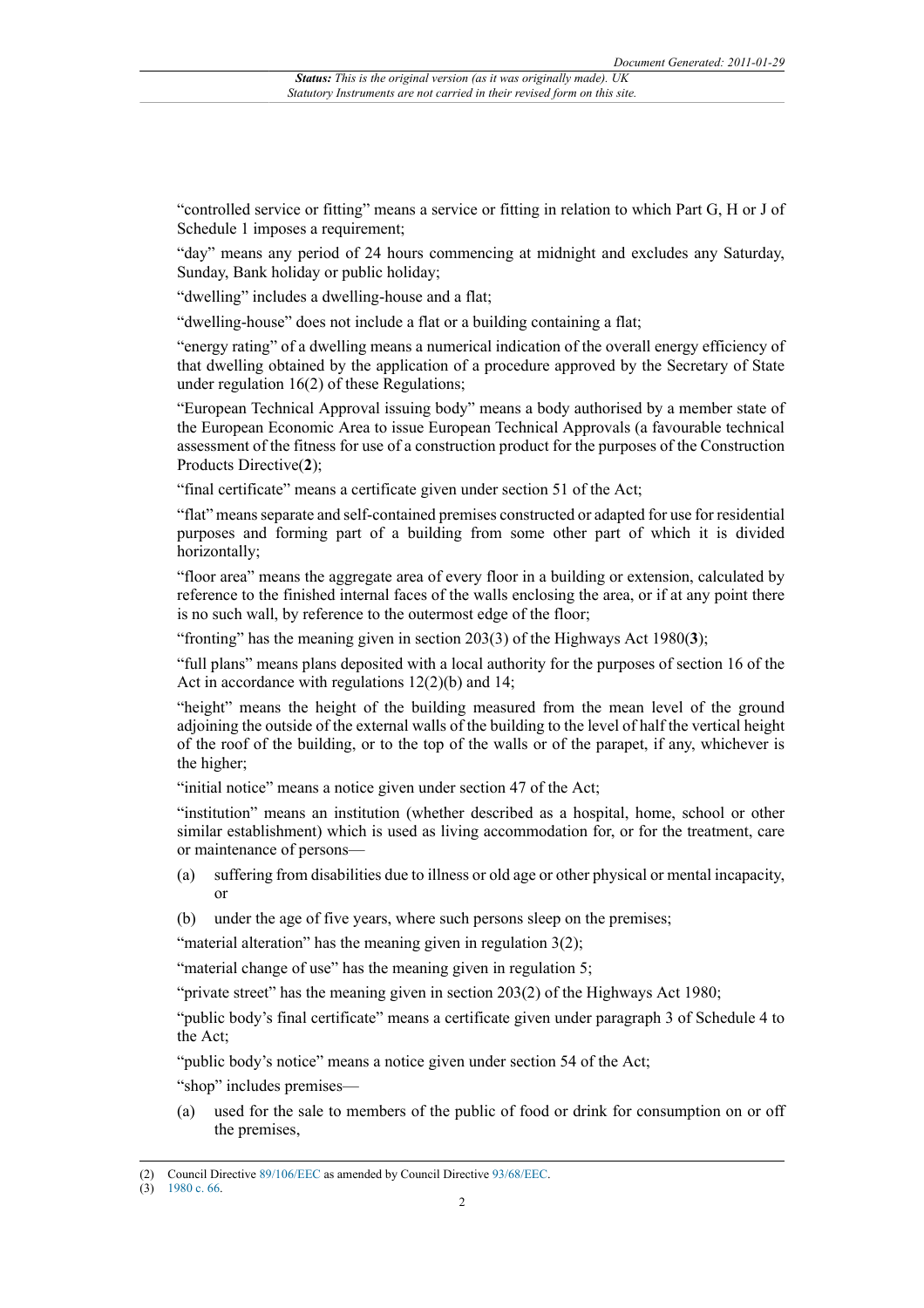- (b) used for retail sales by auction to members of the public,
- (c) used by members of the public as a barber or hairdresser, or for the hiring of any item, and
- (d) where members of the public may take goods for repair or other treatment.
- (2) In these Regulations "public building" means a building consisting of or containing—
	- (a) a theatre, public library, hall or other place of public resort;
	- (b) a school or other educational establishment not exempted from the operation of building regulations by virtue of section 4(1)(a) of the Act; or
	- (c) a place of public worship;

but a building is not to be treated as a place of public resort because it is, or it contains, a shop, storehouse or warehouse, or is a dwelling to which members of the public are occasionally admitted.

(3) Any reference in these Regulations to a numbered regulation, Part or Schedule is a reference to the regulation, Part or Schedule so numbered in these Regulations.

## **PART II**

## CONTROL OF BUILDING WORK

### **Meaning of building work**

**3.**—(1) In these Regulations "building work" means—

- (a) the erection or extension of a building;
- (b) the provision or extension of a controlled service or fitting in or in connection with a building;
- (c) the material alteration of a building, or a controlled service or fitting, as mentioned in paragraph (2);
- (d) work required by regulation 6 (requirements relating to material change of use);
- (e) the insertion of insulating material into the cavity wall of a building;
- (f) work involving the underpinning of a building.

(2) An alteration is material for the purposes of these Regulations if the work, or any part of it, would at any stage result—

- (a) in a building or controlled service or fitting not complying with a relevant requirement where previously it did; or
- (b) in a building or controlled service or fitting which before the work commenced did not comply with a relevant requirement, being more unsatisfactory in relation to such a requirement.

(3) In paragraph (2) "relevant requirement" means any of the following applicable requirements of Schedule 1, namely—

Part A (structure)

paragraph B1 (means of warning and escape)

paragraph B3 (internal fire spread—structure)

paragraph B4 (external fire spread)

paragraph B5 (access and facilities for the fire service)

Part M (access and facilities for disabled people).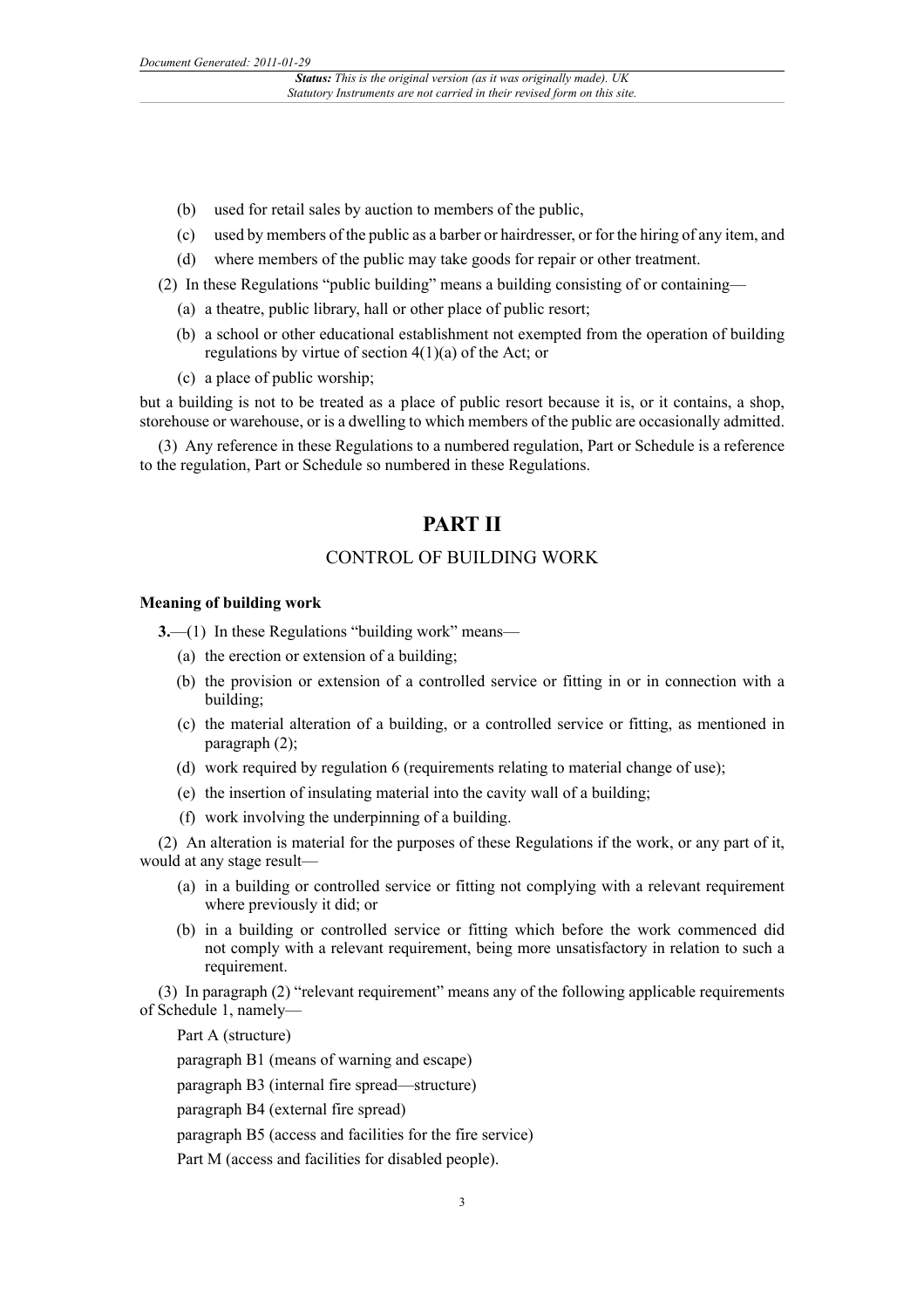#### **Requirements relating to building work**

**4.**—(1) Building work shall be carried out so that—

- (a) it complies with the applicable requirements contained in Schedule 1; and
- (b) in complying with any such requirement there is no failure to comply with any other such requirement.

(2) Building work shall be carried out so that, after it has been completed—

- (a) any building which is extended or to which a material alteration is made; or
- (b) any building in, or in connection with, which a controlled service or fitting is provided, extended or materially altered; or
- (c) any controlled service or fitting,

complies with the applicable requirements of Schedule 1 or, where it did not comply with any such requirement, is no more unsatisfactory in relation to that requirement than before the work was carried out.

#### **Meaning of material change of use**

**5.** For the purposes of paragraph 8(1)(e) of Schedule 1 to the Act and for the purposes of these Regulations, there is a material change of use where there is a change in the purposes for which or the circumstances in which a building is used, so that after that change—

- (a) the building is used as a dwelling, where previously it was not;
- (b) the building contains a flat, where previously it did not;
- (c) the building is used as an hotel or a boarding house, where previously it was not;
- (d) the building is used as an institution, where previously it was not;
- (e) the building is used as a public building, where previously it was not;
- (f) the building is not a building described in Classes I to VI in Schedule 2, where previously it was; or
- (g) the building, which contains at least one dwelling, contains a greater or lesser number of dwellings than it did previously.

#### **Requirements relating to material change of use**

**6.**—(1) Where there is a material change of use of the whole of a building, such work, if any, shall be carried out as is necessary to ensure that the building complies with the applicable requirements of the following paragraphs of Schedule 1—

(a) in all cases, B1 (means of warning and escape)

B2 (internal fire spread—linings)

B3 (internal fire spread—structure)

B4(2) (external fire spread—roofs)

B5 (access and facilities for the fire service)

F1 and F2 (ventilation)

G1 (sanitary conveniences and washing facilities)

G2 (bathrooms)

H4 (solid waste storage)

J1 to J3 (heat producing appliances)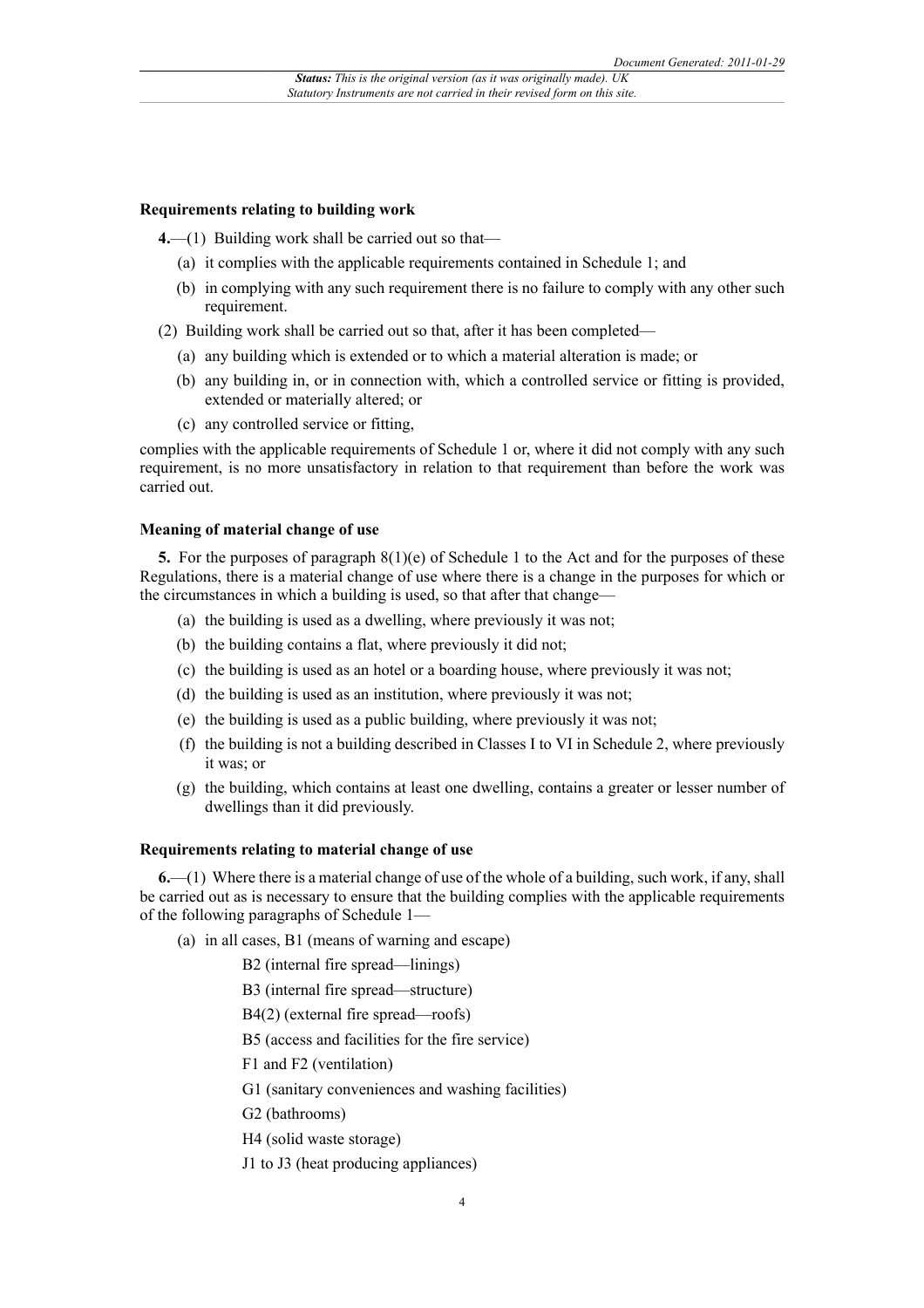L1 (conservation of fuel and power);

- (b) in the case of a material change of use described in regulation 5(c), (d), (e) or (f), A1 to A3 (structure);
- (c) in the case of a building exceeding fifteen metres in height, B4(1) (external fire spread —walls);
- (d) in the case of a material change of use described in regulation 5(a), C4 (resistance to weather and ground moisture); and
- (e) in the case of a material change of use described in regulation  $5(a)$ , (b) or (g), E1 to E3 (resistance to the passage of sound).

(2) Where there is a material change of use of part only of a building, such work, if any, shall be carried out as is necessary to ensure that—

- (a) that part complies in all cases with any applicable requirements referred to in paragraph (1) (a);
- (b) in a case in which sub-paragraphs (b), (d) or (e) of paragraph  $(1)$  apply, that part complies with the requirements referred to in the relevant sub-paragraph; and
- (c) in a case to which sub-paragraph (c) of paragraph (1) applies, the whole building complies with the requirement referred to in that sub-paragraph.

#### **Materials and workmanship**

**7.** Building work shall be carried out—

- (a) with adequate and proper materials which—
	- (i) are appropriate for the circumstances in which they are used,
	- (ii) are adequately mixed or prepared, and
	- (iii) are applied, used or fixed so as adequately to perform the functions for which they are designed; and
- (b) in a workmanlike manner.

#### **Limitation on requirements**

**8.** Parts A to K and N of Schedule 1 shall not require anything to be done except for the purpose of securing reasonable standards of health and safety for persons in or about buildings (and any others who may be affected by buildings, or matters connected with buildings).

#### **Exempt buildings and work**

**9.** These Regulations do not apply to—

- (a) the erection of any building or extension of a kind described in Schedule 2; or
- (b) the carrying out of any work to or in connection with such a building or extension, if after the carrying out of that work it is still a building or extension of a kind described in that Schedule.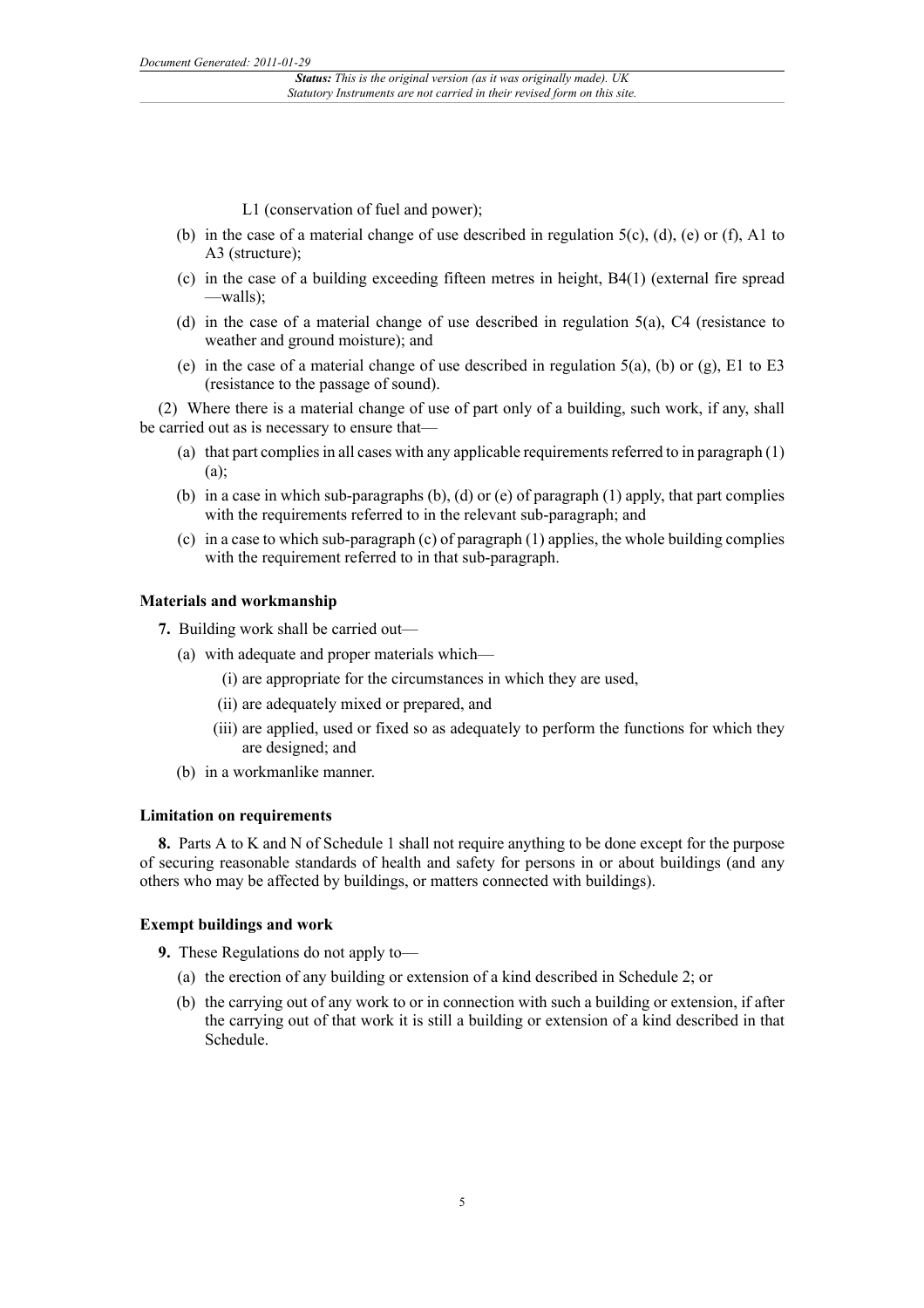## **PART III**

## EXEMPTION OF PUBLIC BODIES FROM PROCEDURAL REQUIREMENTS

#### **The Metropolitan Police Authority**

**10.**—(1) The Metropolitan Police Authority is hereby prescribed for the purposes of section 5 of the Act (exemption of public bodies from the procedural requirements and enforcement of building regulations).

(2) The Metropolitan Police Authority is exempt from compliance with these Regulations in so far as the requirements in these Regulations are not substantive requirements.

## **PART IV**

## RELAXATION OF REQUIREMENTS

#### **Power to dispense with or relax requirements**

**11.**—(1) The power under section 8(1) of the Act to dispense with or relax any requirement contained in these Regulations shall be exercisable by the local authority.

(2) Any notification by the local authority to an applicant that they have refused his application to dispense with or relax any requirement of these Regulations shall inform the applicant of the effect of section 39(1) and (3) of the Act (appeal against refusal etc. to relax building regulations).

## **PART V**

## NOTICES AND PLANS

#### **Giving of a building notice or deposit of plans**

**12.**—(1) In this regulation "relevant use" means a use as a workplace of a kind to which Part II of the Fire Precautions (Workplace) Regulations 1997(**4**) applies or a use designated under section 1 of the Fire Precautions Act 1971(**5**);

(2) Subject to the following provisions of this regulation, a person who intends to carry out building work or to make a material change of use shall—

- (a) give to the local authority a building notice in accordance with regulation 13; or
- (b) deposit full plans with the local authority in accordance with regulation 14.

(3) A person shall deposit full plans where he intends to carry out building work in relation to a building put or intended to be put to a use which is a relevant use.

(4) A person shall deposit full plans where he intends to carry out work which includes the erection of a building fronting on to a private street.

(5) A person who intends to carry out building work consisting only of the installation of a heatproducing gas appliance is not required to give a building notice or deposit full plans if the appliance is to be installed by a person, or an employee of a person, approved in accordance with regulation 3 of the Gas Safety (Installation and Use) Regulations 1998(**6**).

**<sup>(4)</sup>** S.I. [1997/1840](http://www.legislation.gov.uk/id/uksi/1997/1840) as amended by S.I. [1999/1877](http://www.legislation.gov.uk/id/uksi/1999/1877).

**<sup>(5)</sup>** [1971 c. 40.](http://www.legislation.gov.uk/id/ukpga/1971/40) **(6)** S.I. [1998/2451](http://www.legislation.gov.uk/id/uksi/1998/2451).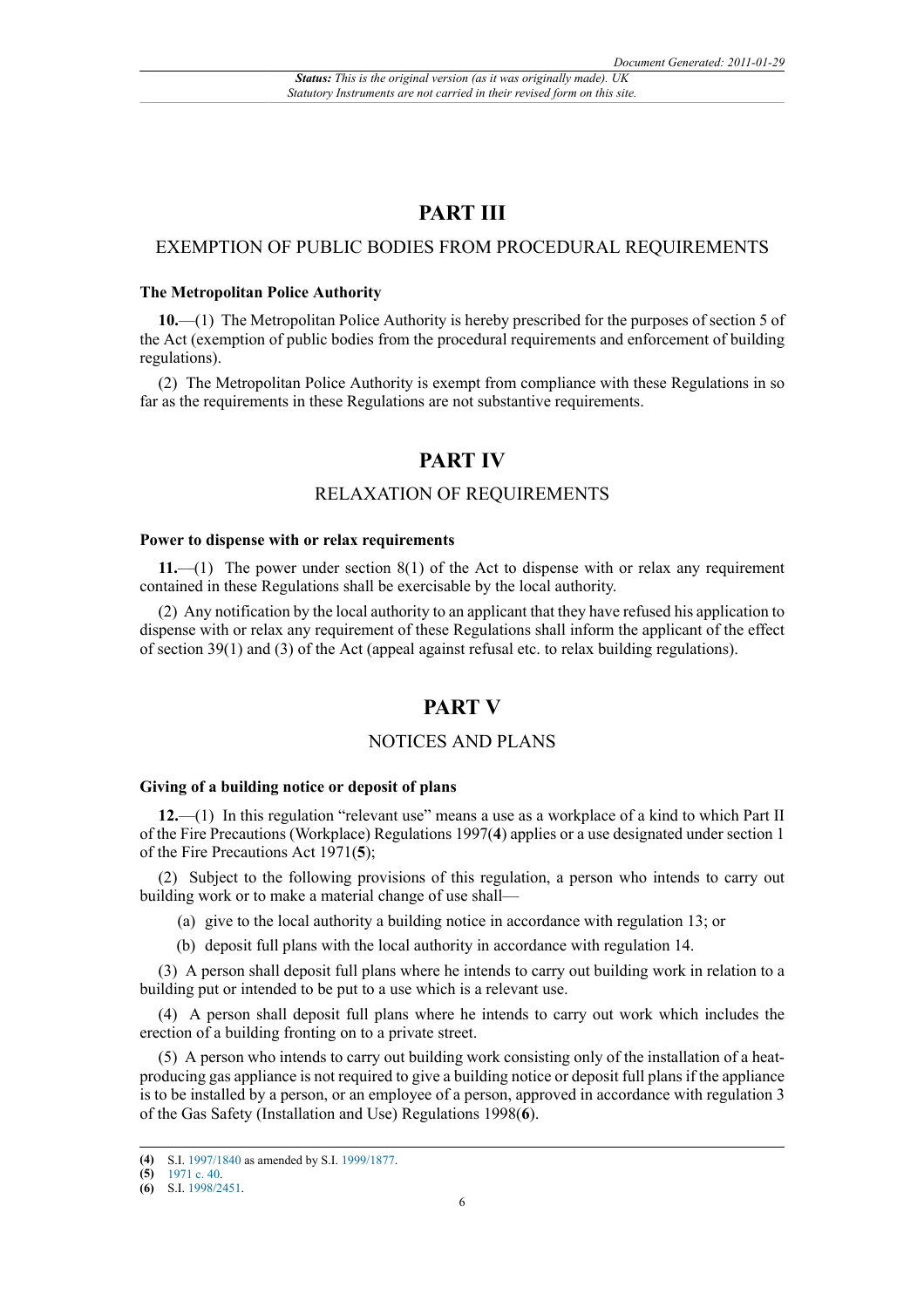(6) Where regulation 20 of the Building (Approved Inspectors etc.) Regulations 2000(**7**) (local authority powers in relation to partly completed work) applies, the owner shall comply with the requirements of that regulation instead of with this regulation.

#### **Particulars and plans where a building notice is given**

**13.**—(1) A building notice shall state the name and address of the person intending to carry out the work and shall be signed by him or on his behalf, and shall contain or be accompanied by—

- (a) a statement that it is given for the purpose of regulation  $12(2)(a)$ ;
- (b) a description of the proposed building work or material change of use; and
- (c) particulars of the location of the building to which the proposal relates and the use or intended use of that building.

(2) In the case of the erection or extension of a building, a building notice shall be accompanied by—

- (a) a plan to a scale of not less than 1:1250 showing—
	- (i) the size and position of the building, or the building as extended, and its relationship to adjoining boundaries;
	- (ii) the boundaries of the curtilage of the building, or the building as extended, and the size, position and use of every other building or proposed building within that curtilage;
	- (iii) the width and position of any street on or within the boundaries of the curtilage of the building or the building as extended;
- (b) a statement specifying the number of storeys (each basement level being counted as one storey), in the building to which the proposal relates; and
- (c) particulars of—
	- (i) the provision to be made for the drainage of the building or extension;
	- (ii) the precautions to be taken in building over a drain, sewer or disposal main as mentioned in section 18 of the Act(**8**) (building over sewers etc.); and
	- (iii) the steps to be taken to comply with any local enactment which applies.

(3) In the case of building work which involves the insertion of insulating material into the cavity walls of a building, a building notice shall be accompanied by a statement which specifies—

- (a) the name and type of insulating material to be used;
- (b) the name of any European Technical Approval issuing body which has approved the insulating material;
- (c) the requirements of Schedule 1 in relation to which any body referred to in (b) has approved the insulating material;
- (d) any national standard of a member state of the European Economic Area to which the insulating material conforms; and
- (e) the name of any body which has issued any current approval to the installer of the insulating material.

**<sup>(7)</sup>** S.I. [2000/2532](http://www.legislation.gov.uk/id/uksi/2000/2532).

<sup>(8)</sup> Section 18 of the 1984 Act was amended by section 102(2) of, and Schedule 17 to the Local Government Act [1985 c. 51;](http://www.legislation.gov.uk/id/ukpga/1985/51) the Building (Inner London) Regulations S.I. [1987/798](http://www.legislation.gov.uk/id/uksi/1987/798); paragraph 6 of Schedule 8 to the Water Act [1989 c. 15](http://www.legislation.gov.uk/id/ukpga/1989/15); section 2(1) of, and paragraphs 39(1) and 39(2) of Schedule 1 to the Water Consolidation (Consequential Provisions) Act [1991 c. 60](http://www.legislation.gov.uk/id/ukpga/1991/60); and section 22(3) of, and paragraph 15(1) of Schedule 9 to the Local Government (Wales) Act [1994 c. 19.](http://www.legislation.gov.uk/id/ukpga/1994/19)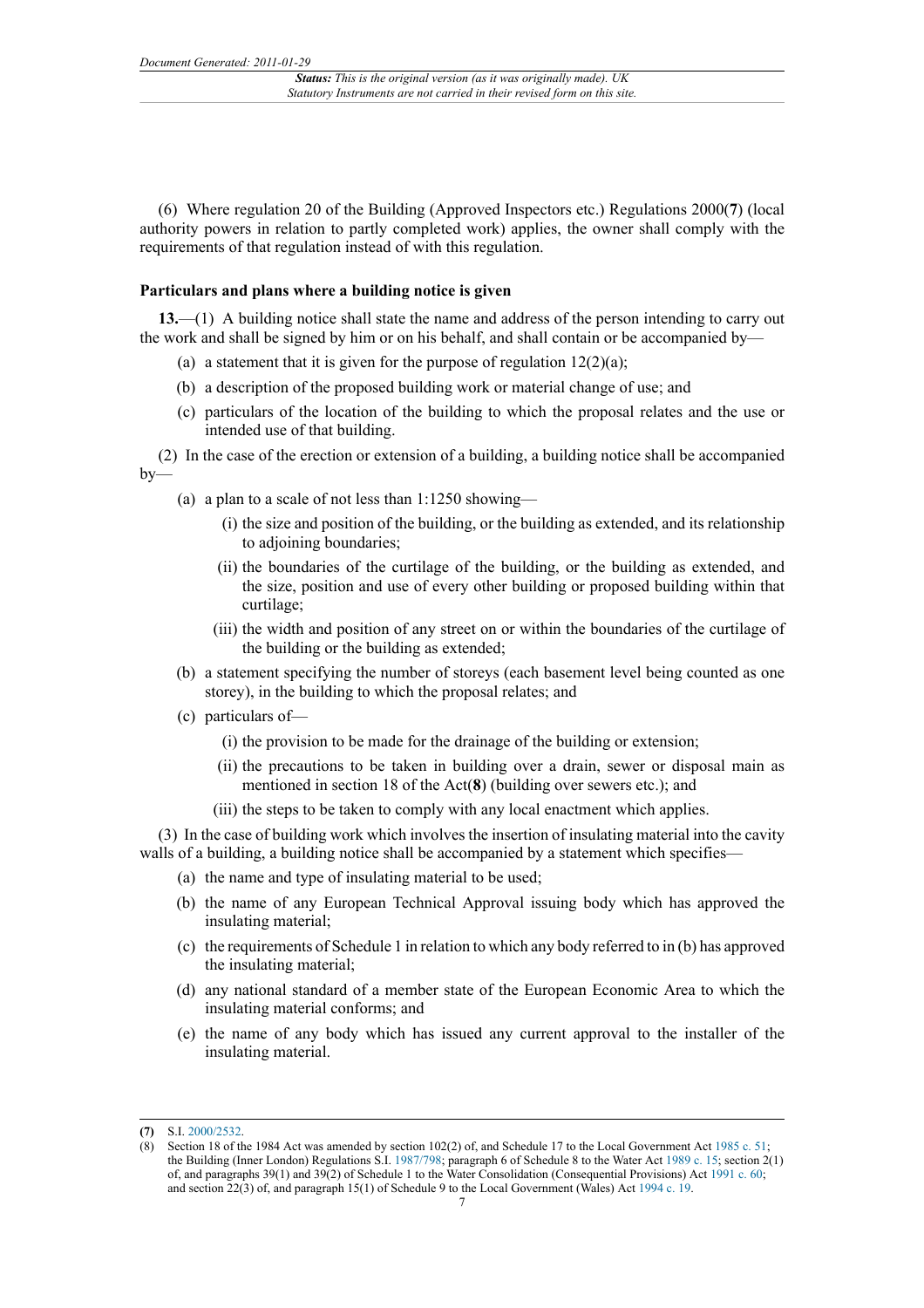(4) Where building work involves the provision of a hot water storage system in relation to which paragraph G3 of Schedule 1 (hot water storage) imposes a requirement, a building notice shall be accompanied by a statement which specifies—

- (a) the name, make, model and type of hot water storage system to be installed;
- (b) the name of the body, if any, which has approved or certified that the system is capable of performing in a way which satisfies the requirements of paragraph G3 of Schedule 1;
- (c) the name of the body, if any, which has issued any current registered operative identity card to the installer or proposed installer of the system.

(5) Where a building notice has been given, a person carrying out building work or making a material change of use shall give the local authority, within such time as they specify, such plans as are, in the particular case, necessary for the discharge of their functions in relation to building regulations and are specified by them in writing.

(6) Neither a building notice nor plans which accompany it or are given under paragraph (5) are to be treated for the purposes of section 16 of the Act as having been deposited in accordance with building regulations.

(7) A building notice shall cease to have effect on the expiry of three years from the date on which that notice was given to the local authority, unless before the expiry of that period—

- (a) the building work to which the notice related was commenced; or
- (b) the material change of use described in the notice was made.

#### **Full plans**

—

**14.**—(1) Full plans shall be accompanied by a statement that they are deposited for the purpose of regulation 12(2)(b).

- (a) Full plans shall be deposited in duplicate, of which the local authority may retain one copy; and
- (b) where Part B of Schedule 1 (fire safety) imposes a requirement in relation to proposed building work, an additional two copies of any such plans as demonstrate compliance with that requirement shall be deposited, both of which may be retained by the local authority.
- (3) Full plans shall consist of—
	- (a) a description of the proposed building work or material change of use, and the plans, particulars and statements required by paragraphs (1) to (4) of regulation 13; and
	- (b) any other plans which are necessary to show that the work would comply with these Regulations.

(4) Full plans shall be accompanied by a statement as to whether the building is put or is intended to be put to a use which is a relevant use as defined by regulation 12(1).

(5) Full plans may be accompanied by a request from the person carrying out building work that on completion of the work he wishes the local authority to issue a completion certificate in accordance with regulation 17.

(6) Paragraph (2)(b) shall not require the deposit of additional copies of plans where the proposed building work relates to the erection, extension or material alteration of a dwelling-house or flat.

#### **Notice of commencement and completion of certain stages of work**

**15.**—(1) A person who proposes to carry out building work shall not commence that work unless

(a) he has given the local authority notice that he intends to commence work; and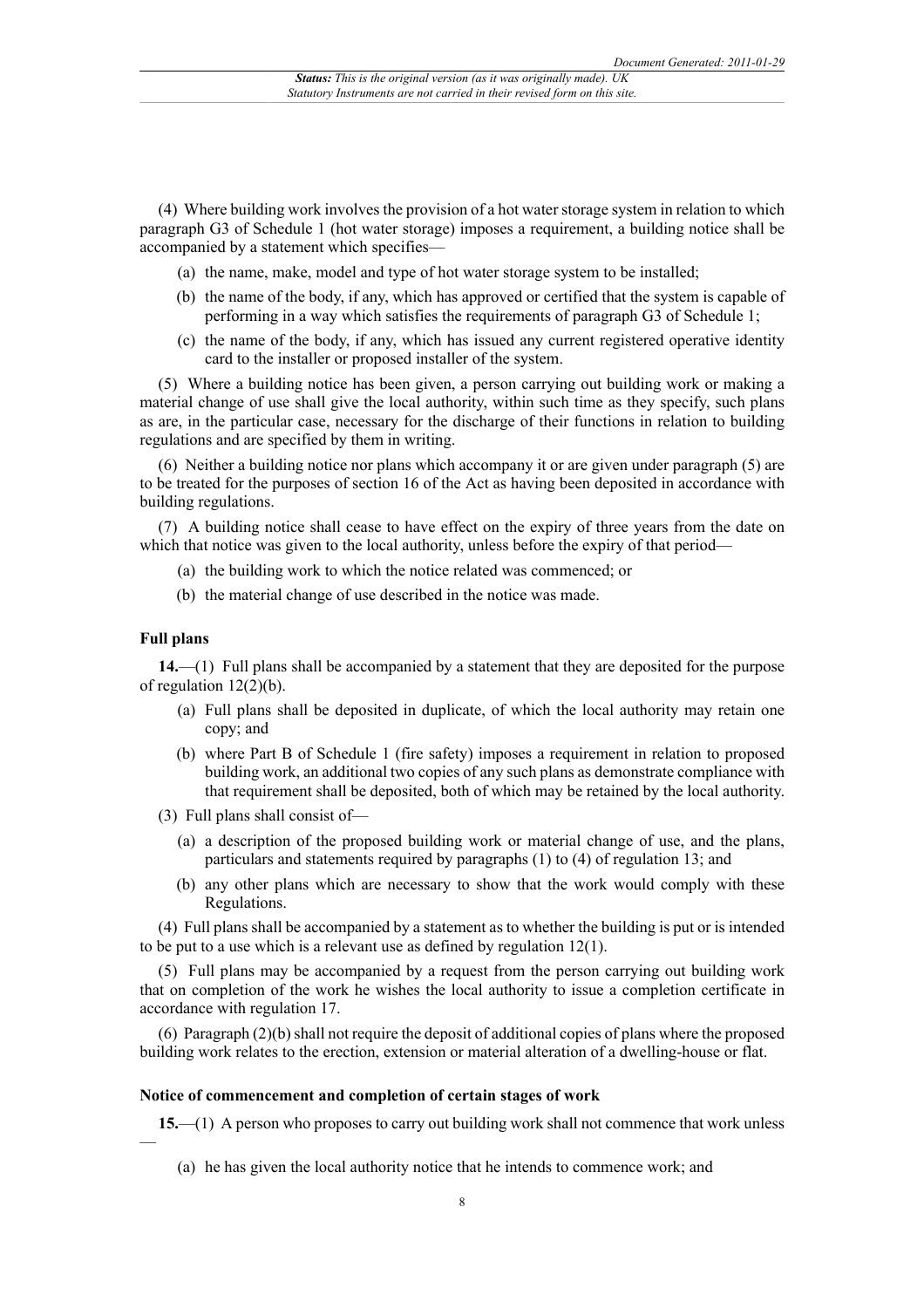- (b) at least two days have elapsed since the end of the day on which he gave the notice.
- (2) A person carrying out building work shall not—
	- (a) cover up any excavation for a foundation, any foundation, any damp-proof course or any concrete or other material laid over a site; or
	- (b) cover up in any way any drain or sewer to which these Regulations apply, unless he has given the local authority notice that he intends to commence that work, and at least one day has elapsed since the end of the day on which he gave the notice.

(3) A person who has laid, haunched or covered any drain or sewer in respect of which Part H of Schedule 1 (drainage and waste disposal) imposes a requirement shall give notice to that effect to the local authority not more than five days after the completion of the work.

(4) A person carrying out building work shall, not more than five days after that work has been completed, give the local authority notice to that effect.

(5) Where a building is being erected, and that building (or any part of it) is to be occupied before completion, the person carrying out that work shall give the local authority at least five days notice before the building or any part of it is occupied.

(6) Where a person fails to comply with paragraphs (1) to (3), he shall comply within a reasonable time with any notice given by the local authority requiring him to cut into, lay open or pull down so much of the work as prevents them from ascertaining whether these Regulations have been complied with

(7) If the local authority have given notice specifying the manner in which any work contravenes the requirements in these Regulations, a person who has carried out any further work to secure compliance with these Regulations shall within a reasonable time after the completion of such further work give notice to the local authority of its completion.

#### **Energy rating**

**16.**—(1) This regulation applies where a new dwelling is created by building work or by a material change of use in connection with which building work is carried out.

(2) Where this regulation applies, the person carrying out the building work shall calculate the energy rating of the dwelling by means of a procedure approved by the Secretary of State and give notice of that rating to the local authority.

(3) The notice referred to in paragraph (2) shall be given not later than the date on which the notice required by paragraph (4) of regulation 15 is given, and, where a new dwelling is created by the erection of a building, it shall be given at least five days before occupation of the dwelling.

(4) Where this regulation applies, subject to paragraphs (6) and (7), the person carrying out the building work shall affix, as soon as practicable, in a conspicuous place in the dwelling, a notice stating the energy rating of the dwelling.

(5) The notice referred to in paragraph (4) shall be affixed not later than the date on which the notice required by paragraph (4) of regulation 15 is given, and, where a new dwelling is created by the erection of a building, it shall be affixed not later than five days before occupation of the dwelling.

(6) Subject to paragraph (7), if, on the date the dwelling is first occupied as a residence, no notice has been affixed in the dwelling in accordance with paragraph (4), the person carrying out the building work shall, not later than the date on which the notice required by paragraph (4) of regulation 15 is given, give to the occupier of the dwelling a notice stating the energy rating of the dwelling calculated in accordance with paragraph (2).

(7) Paragraphs (4) and (6) shall not apply in a case where the person carrying out the work intends to occupy, or occupies, the dwelling as a residence.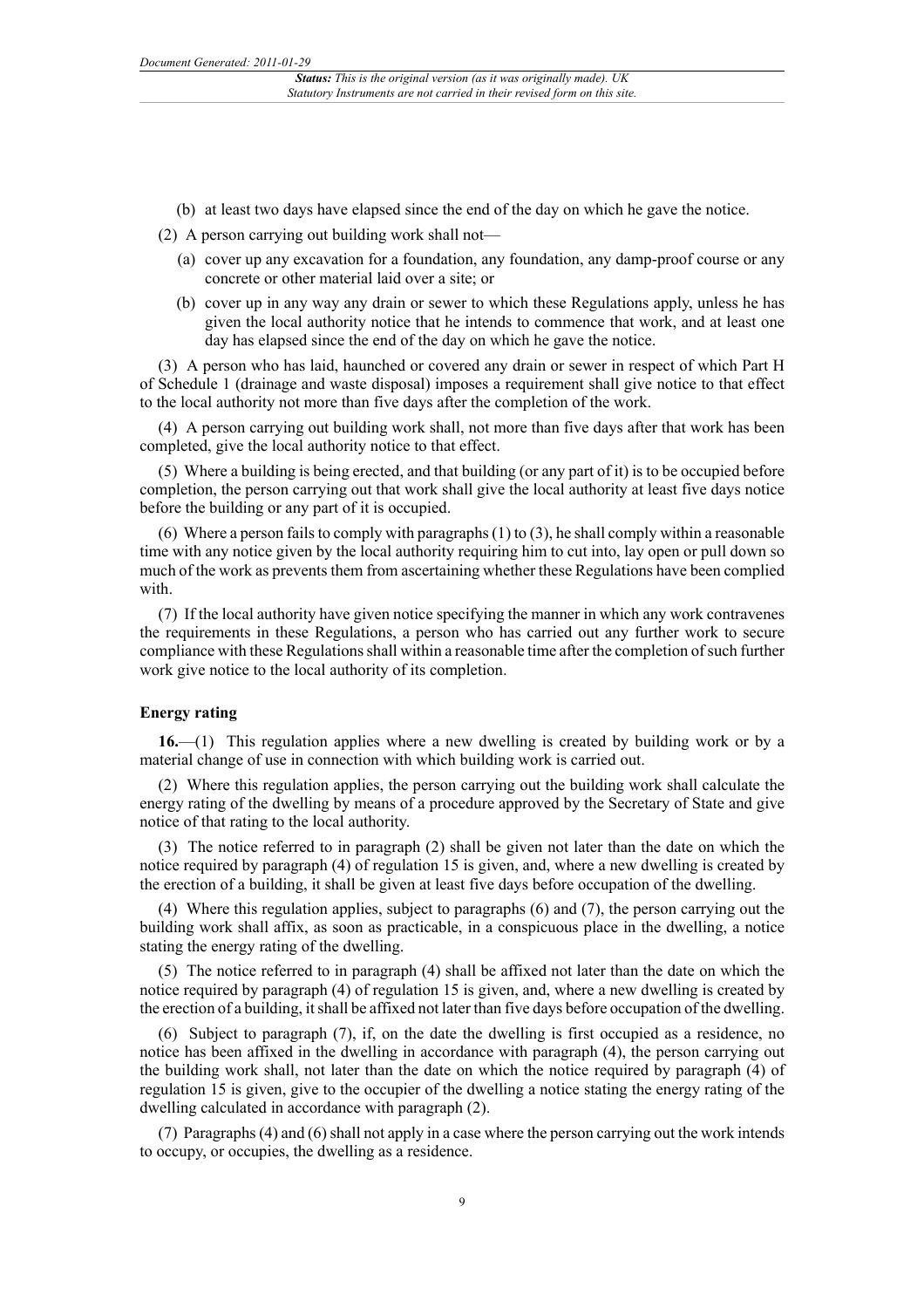#### **Completion certificates**

**17.**—(1) A local authority shall give a completion certificate in accordance with this regulation and as provided for in paragraph (2) where—

- (a) they receive a notice under regulation  $15(4)$  or (5) that building work has been completed, or, that a building has been partly occupied before completion; and
- (b) they have either—
	- (i) been notified, in accordance with regulation 14(4), that the building is put or is intended to be put to a use which is a relevant use as defined by regulation 12(1); or
	- (ii) been requested, in accordance with regulation 14(5), to give a completion certificate.

(2) Where in relation to any building work or, as the case may be, to any part of a building which has been occupied before completion, a local authority have been able to ascertain, after taking all reasonable steps, that the relevant requirements of Schedule 1 specified in the certificate have been satisfied, they shall give a certificate to that effect.

(3) In this regulation "relevant requirements" mean—

- (a) in a case mentioned in paragraph  $(1)(b)(i)$ , the applicable requirements of Part B of Schedule 1 (fire safety); and
- (b) in a case mentioned in paragraph (1)(b)(ii), any applicable requirements of Schedule 1.

(4) A certificate given in accordance with this regulation shall be evidence (but not conclusive evidence) that the requirements specified in the certificate have been complied with.

## **PART VI**

### **MISCELLANEOUS**

#### **Testing of drains and private sewers**

**18.** The local authority may make such tests of any drain or private sewer as may be necessary to establish whether it complies with any of the requirements of Part H of Schedule 1 (drainage and waste disposal).

#### **Sampling of material**

**19.** The local authority may take such samples of the material to be used in the carrying out of building work as may be necessary to enable them to ascertain whether such materials comply with the provisions of these Regulations.

#### **Supervision of building work otherwise than by local authorities**

**20.**—(1) Regulations 12, 15, 16, 17, 18 and 19 shall not apply in respect of any work specified in an initial notice, an amendment notice or a public body's notice, which is in force.

(2) Regulations 18 and 19 shall not apply in respect of any work in relation to which a final certificate or a public body's final certificate has been accepted by the local authority.

#### **Unauthorised building work**

**21.**—(1) This regulation applies where it appears to a local authority that unauthorised building work has been carried out on or after 11th November 1985.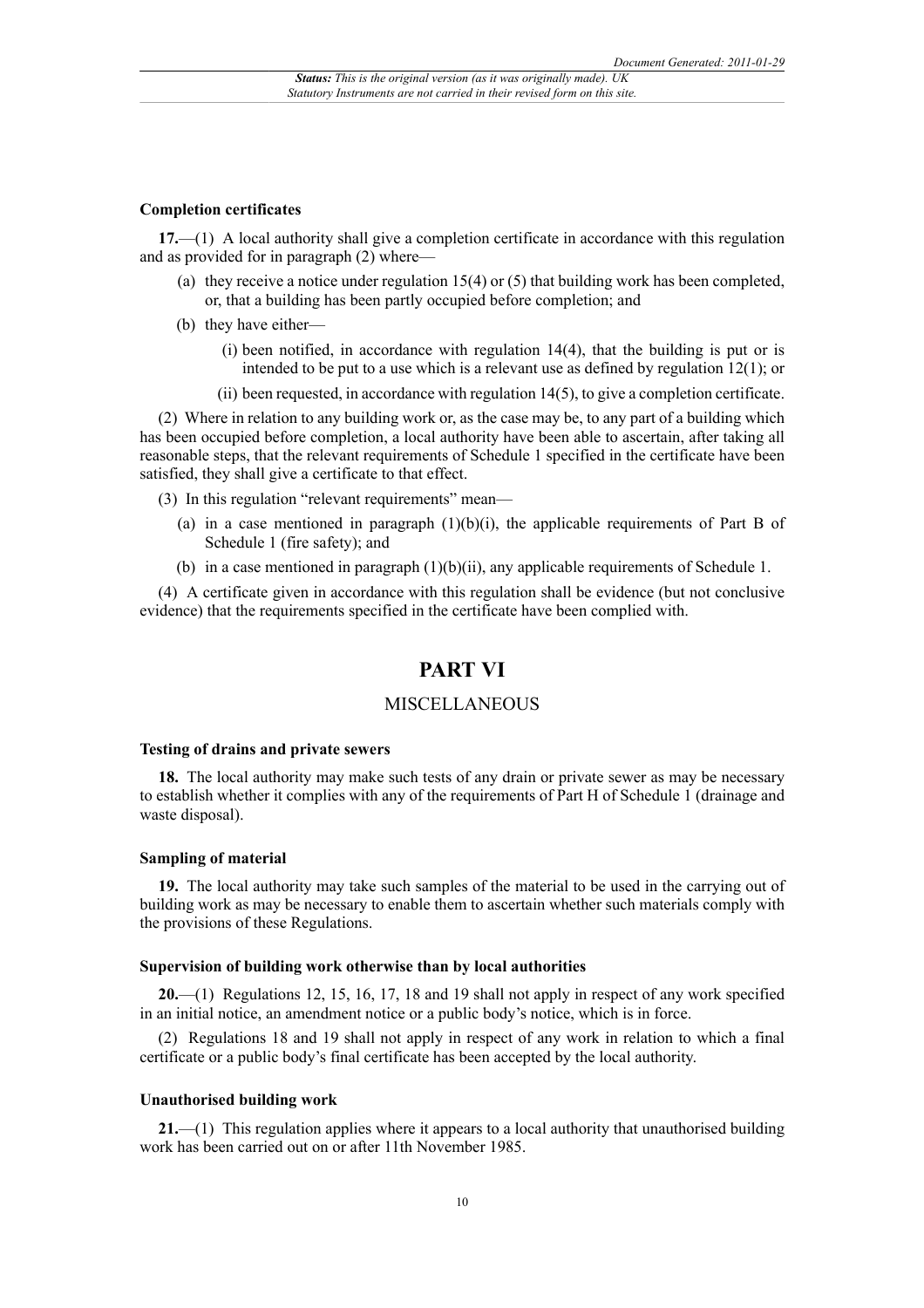(2) In this regulation, "unauthorised building work" means building work other than work in relation to which an initial notice, an amendment notice or a public body's notice has effect, which is done without—

- (a) a building notice being given to the local authority; or
- (b) full plans of the work being deposited with the local authority; or
- (c) a notice of commencement of work being given, in accordance with regulation 15(1) of these Regulations, where a building notice has been given or full plans have been deposited.

(3) Where this regulation applies, the owner (in this regulation referred to as "the applicant") may apply in writing to the local authority for a regularisation certificate in accordance with this regulation, and shall send with his application—

- (a) a statement that the application is made in accordance with this regulation,
- (b) a description of the unauthorised work,
- (c) so far as is reasonably practicable, a plan of the unauthorised work, and
- (d) so far as is reasonably practicable, a plan showing any additional work required to be carried out to secure that the unauthorised work complies with the requirements relating to building work in the building regulations which were applicable to that work when it was carried out (in this regulation referred to as "the relevant requirements").

(4) Where a local authority receive an application in accordance with this regulation, they may require the applicant to take such reasonable steps, including laying open the unauthorised work for inspection by the authority, making tests and taking samples, as the authority think appropriate to ascertain what work, if any, is required to secure that the relevant requirements are met.

(5) When the applicant has taken any such steps required by the local authority as are described in paragraph (4), and having had regard to any direction given in accordance with sections 8 and 9 of, and Schedule 2 to, the Act dispensing with or relaxing a requirement in building regulations which applies to the unauthorised work, the local authority shall notify the applicant—

- (a) of the work which in their opinion is required to comply with the relevant requirements or those requirements as dispensed with or relaxed, or
- (b) that they cannot determine what work is required to comply with the relevant requirements or those requirements as dispensed with or relaxed, or
- (c) that no work is required to secure compliance with the relevant requirements or those requirements as dispensed with or relaxed.

(6) Where the local authority have been able to satisfy themselves, after taking all reasonable steps for that purpose that—

- (a) the relevant requirements have been satisfied (taking account of any work carried out and any dispensation or relaxation given in accordance with sections 8 and 9 of, and Schedule 2 to, the Act), or
- (b) no work is required to secure that the unauthorised work satisfies the relevant requirements (taking account of any such dispensation or relaxation),

they may give a certificate to that effect (in this regulation referred to as "a regularisation certificate").

(7) A regularisation certificate shall be evidence (but not conclusive evidence) that the relevant requirements specified in the certificate have been complied with.

(8) Where this regulation applies, regulations 12 and 14 shall not apply, and neither the supply of plans nor the taking of any other action in accordance with this regulation is to be treated for the purposes of section 16 of the Act as the deposit of plans in accordance with building regulations.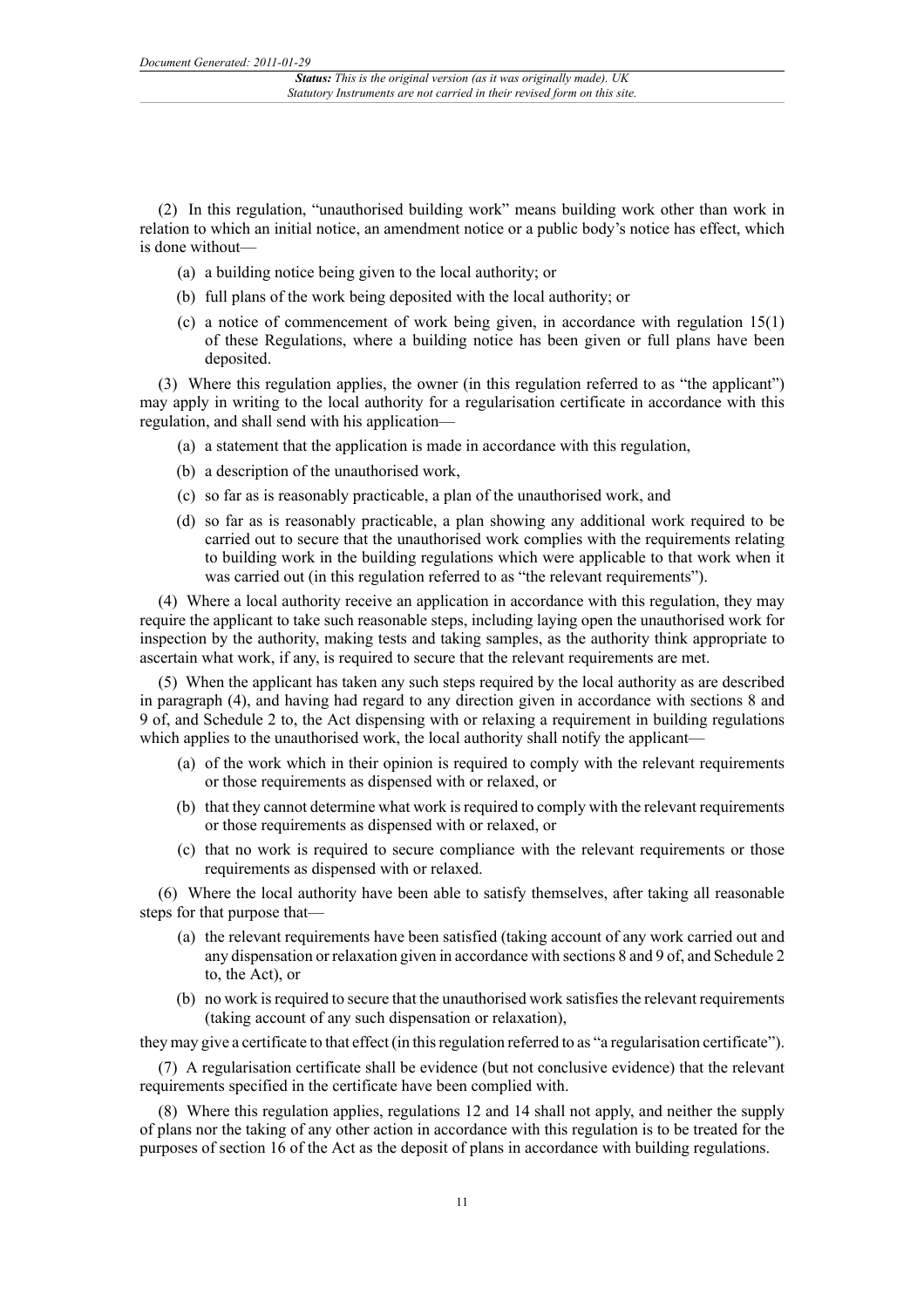#### **Contravention of certain regulations not to be an offence**

**22.** Regulation 17 is designated as a provision to which section 35 of the Act (penalty for contravening building regulations) does not apply.

#### **Transitional provisions**

**23.**—(1) Subject to paragraph (2), the Regulations specified in Schedule 3 shall continue to apply in relation to any building work as if these Regulations had not been made where—

- (a) before 1st January 2001 a building notice, an initial notice, an amendment notice or a public body's notice has been given to, or full plans have been deposited with, a local authority; and
- (b) building work is carried out or is to be carried out in accordance with any such notice or plans, whether with or without any departure from such plans.

(2) Where an initial notice given before 1st January 2001 is varied by an amendment notice given on or after that date, the Regulations specified in Schedule 3 shall continue to apply as if these Regulations had not been made, to so much of the building work as could have been carried out under that initial notice if the amendment notice had not been given.

### **Revocations**

**24.** The Regulations specified in Schedule 3 are hereby revoked.

*Nick Raynsford* Minister of State, Department of the Environment, Transport and the Regions

13th September 2000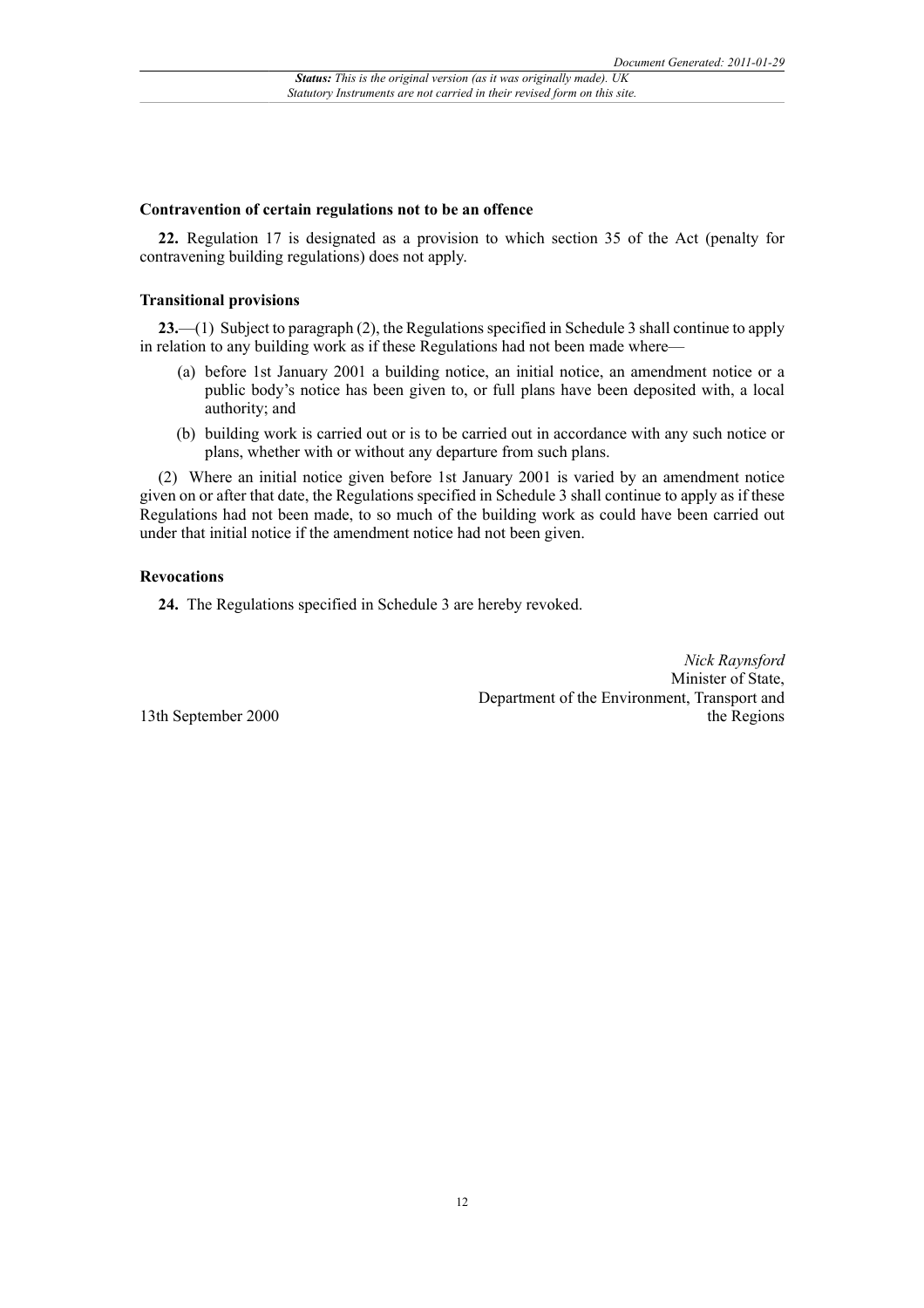#### **SCHEDULE 1** Regulations 4 and 6

### **REQUIREMENTS**

*Requirement Limits on application*

#### **PART A STRUCTURE**

#### **Loading**

**A1.** —

(1) The building shall be constructed so that the combined dead, imposed and wind loads are sustained and transmitted by it to the ground—

- (a) safely; and
- (b) without causing such deflection or deformation of any part of the building, or such movement of the ground, as will impair the stability of any part of another building.

(2) In assessing whether a building complies with sub-paragraph (1) regard shall be had to the imposed and wind loads to which it is likely to be subjected in the ordinary course of its use for the purpose for which it is intended.

#### **Ground movement**

**A2.** The building shall be constructed so that ground movement caused by—

- (a) swelling, shrinkage or freezing of the subsoil; or
- (b) land-slip or subsidence (other than subsidence arising from shrinkage), in so far as the risk can be reasonably foreseen,

will not impair the stability of any part of the building.

#### **Disproportionate collapse**

**A3.** The building shall be constructed so that in the event of an accident the building will not suffer collapse to an extent disproportionate to the cause.

### PART B FIRE SAFETY

#### **Means of warning and escape**

**B1.** The building shall be designed and constructed so that there are appropriate provisions for the early warning of fire, and appropriate means of escape in case of fire from the building to a place of safety outside the

Requirement A3 applies only to a building having five or more storeys (each basement level being counted as one storey) excluding a storey within the roof space where the slope of the roof does not exceed 70° to the horizontal.

Requirement B1 does not apply to any prison provided under section 33 of the Prisons Act 1952(**9**) (power to provide prisons etc.).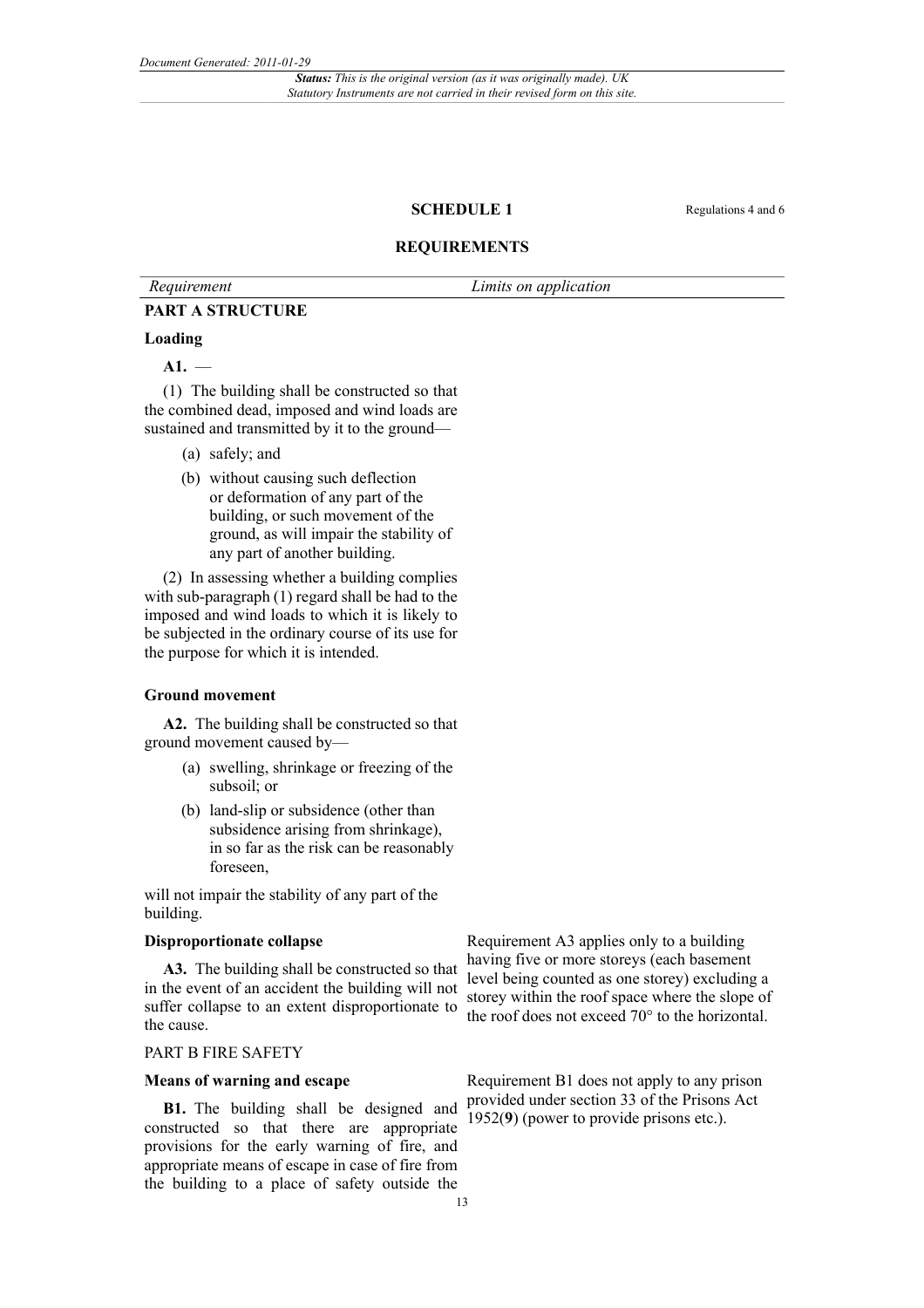building capable of being safely and effectively used at all material times.

#### **Internal fire spread (linings)**

**B2.** —

(1) To inhibit the spread of fire within the building the internal linings shall—

- (a) adequately resist the spread of flame over their surfaces; and
- (b) have, if ignited, a rate of heat release which is reasonable in the circumstances.

(2) In this paragraph "internal linings" mean the materials lining any partition, wall, ceiling or other internal structure.

#### **Internal fire spread (structure)**

**B3.** —

(1) The building shall be designed and constructed so that, in the event of fire, its stability will be maintained for a reasonable period.

(2) A wall common to two or more buildings shall be designed and constructed so that it adequately resists the spread of fire between those buildings. For the purposes of this subparagraph a house in a terrace and a semidetached house are each to be treated as a separate building.

the building, it shall be sub-divided with fire-alterations to any prison provided under resisting construction to an extent appropriate to section 33 of the Prisons Act 1952. the size and intended use of the building.

(4) The building shall be designed and constructed so that the unseen spread of fire and smoke within concealed spaces in its structure and fabric is inhibited.

#### **External fire spread**

**B4.** —

(1) The external walls of the building shall adequately resist the spread of fire over the walls and from one building to another, having regard to the height, use and position of the building.

(2) The roof of the building shall adequately resist the spread of fire over the roof and from one building to another, having regard to the use and position of the building.

(3) To inhibit the spread of fire within Requirement B3(3) does not apply to material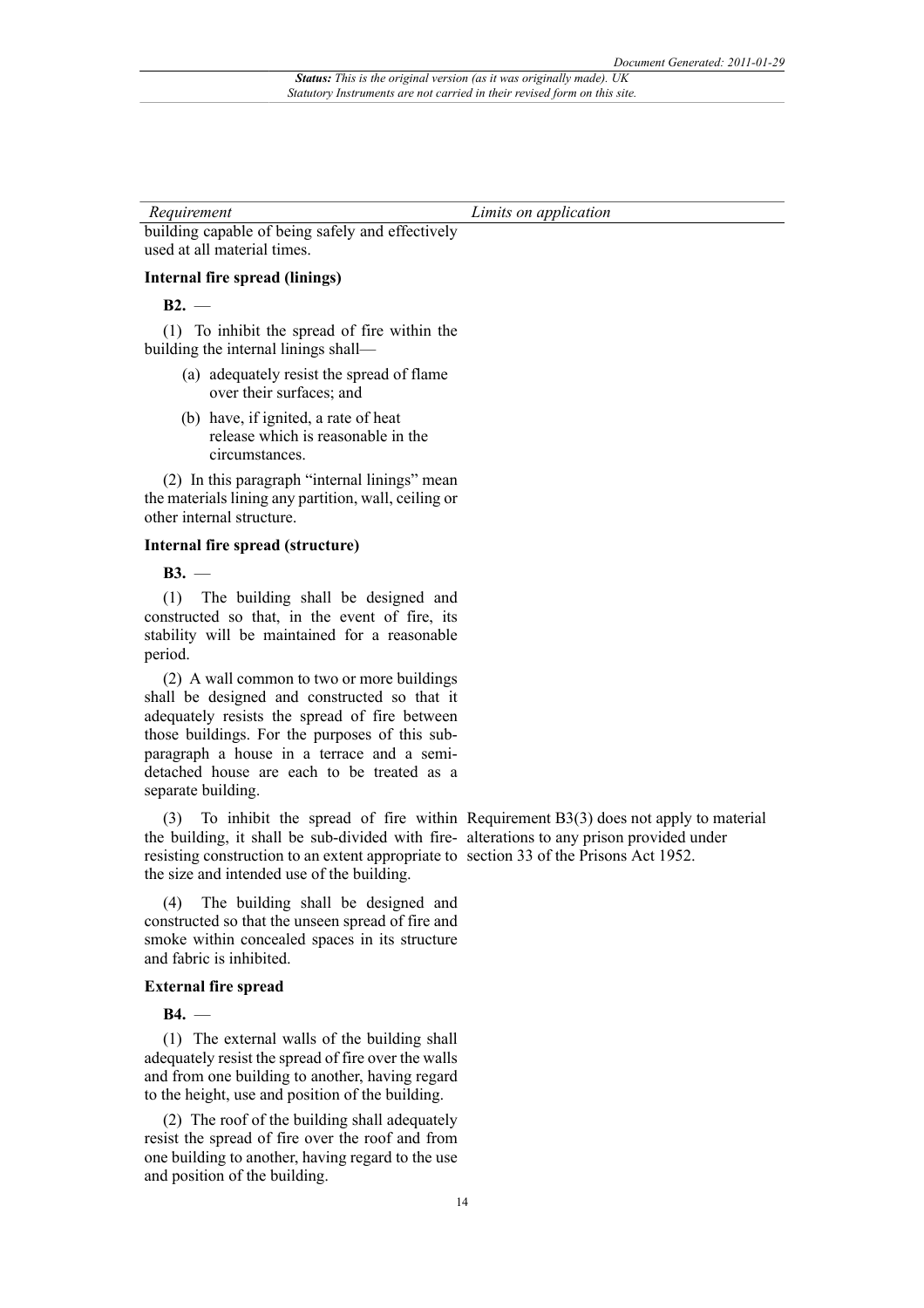#### **Access and facilities for the fire service**

**B5.** —

(1) The building shall be designed and constructed so as to provide reasonable facilities to assist fire fighters in the protection of life.

(2) Reasonable provision shall be made within the site of the building to enable fire appliances to gain access to the building.

#### PART C SITE PREPARATION AND RESISTANCE TO MOISTURE

#### **Preparation of site**

**C1.** The ground to be covered by the building shall be reasonably free from vegetable matter.

#### **Dangerous and offensive substances**

**C2.** Reasonable precautions shall be taken to avoid danger to health and safety caused by substances found on or in the ground to be covered by the building.

#### **Subsoil drainage**

**C3.** Adequate subsoil drainage shall be provided if it is needed to avoid—

- (a) the passage of the ground moisture to the interior of the building;
- (b) damage to the fabric of the building.

#### **Resistance to weather and ground moisture**

**C4.** The walls, floors and roof of the building shall adequately resist the passage of moisture to the inside of the building.

#### PART D TOXIC SUBSTANCES

#### **Cavity insulation**

**D1.** If insulating material is inserted into a cavity in a cavity wall reasonable precautions shall be taken to prevent the subsequent permeation of any toxic fumes from that material into any part of the building occupied by people.

### PART E RESISTANCE TO THE PASSAGE OF SOUND

#### **Airborne sound (walls)**

**E1.** A wall which—

(a) separates a dwelling from another building or from another dwelling, or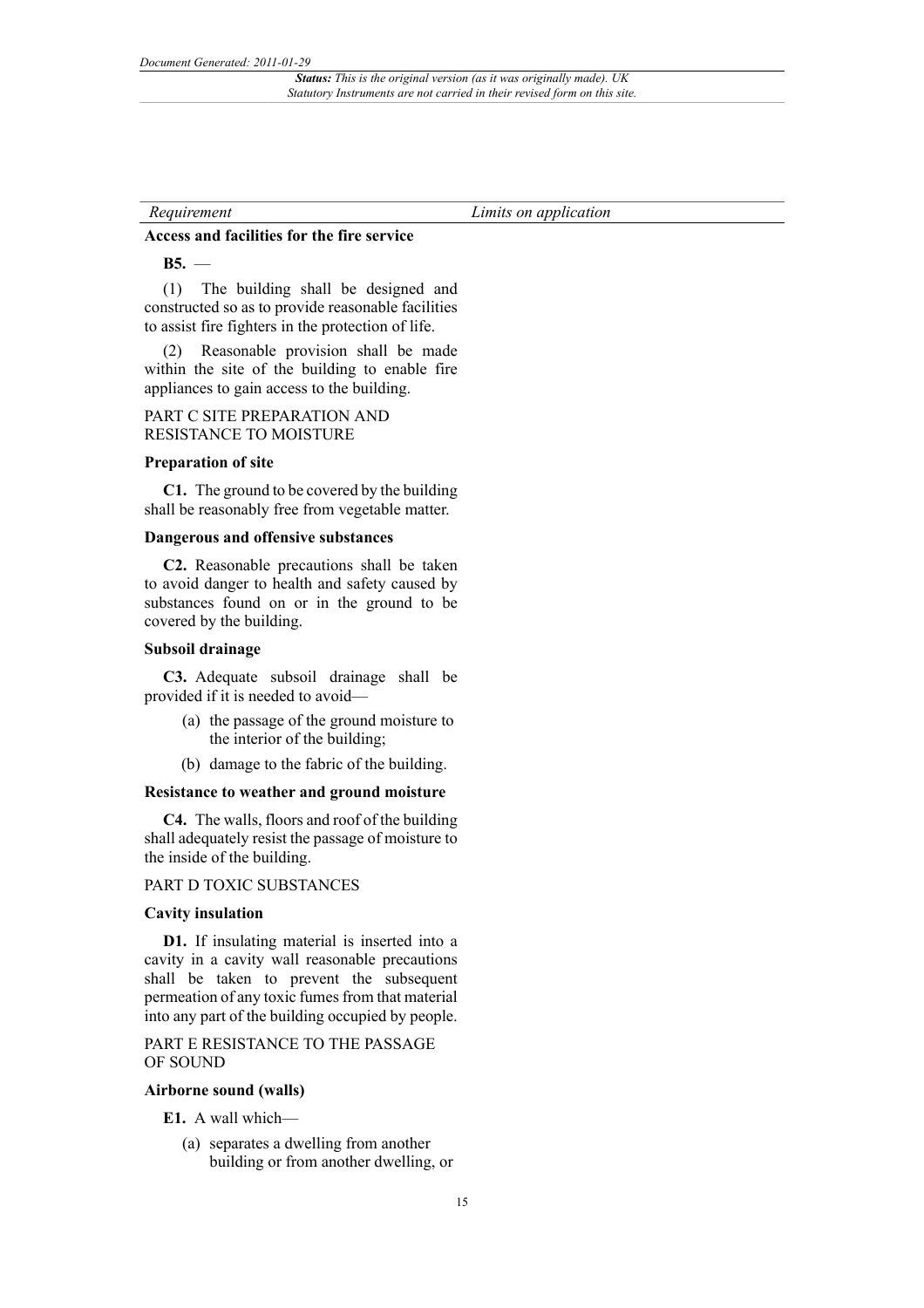(b) separates a habitable room or kitchen within a dwelling from another part of the same building which is not used exclusively as part of the dwelling,

shall have reasonable resistance to the transmission of airborne sound.

#### **Airborne sound (floors and stairs)**

**E2.** A floor or a stair which separates a dwelling from another dwelling, or from another part of the same building which is not used exclusively as part of the dwelling, shall have reasonable resistance to the transmission of airborne sound.

#### **Impact sound (floors and stairs)**

**E3.** A floor or a stair above a dwelling which separates it from another dwelling, or from another part of the same building which is not used exclusively as part of the dwelling, shall have reasonable resistance to the transmission of impact sound.

#### PART F VENTILATION

#### **Means of ventilation**

**F1.** There shall be adequate means of ventilation provided for people in the building.

- Requirement F1 does not apply to a building or space within a building—
- (a) into which people do not normally go; or
- (b) which is used solely for storage; or
- (c) which is a garage used solely in connection with a single dwelling.

#### **Condensation in roofs**

**F2.** Adequate provision shall be made to prevent excessive condensation—

- (a) in a roof; or
- (b) in a roof void above an insulated ceiling.

#### PART G HYGIENE

#### **Sanitary conveniences and washing facilities**

**G1.** —

—

(1) Adequate sanitary conveniences shall be provided in rooms provided for that purpose, or in bathrooms. Any such room or bathroom shall be separated from places where food is prepared.

(2) Adequate washbasins shall be provided in

<sup>(</sup>a) rooms containing water closets; or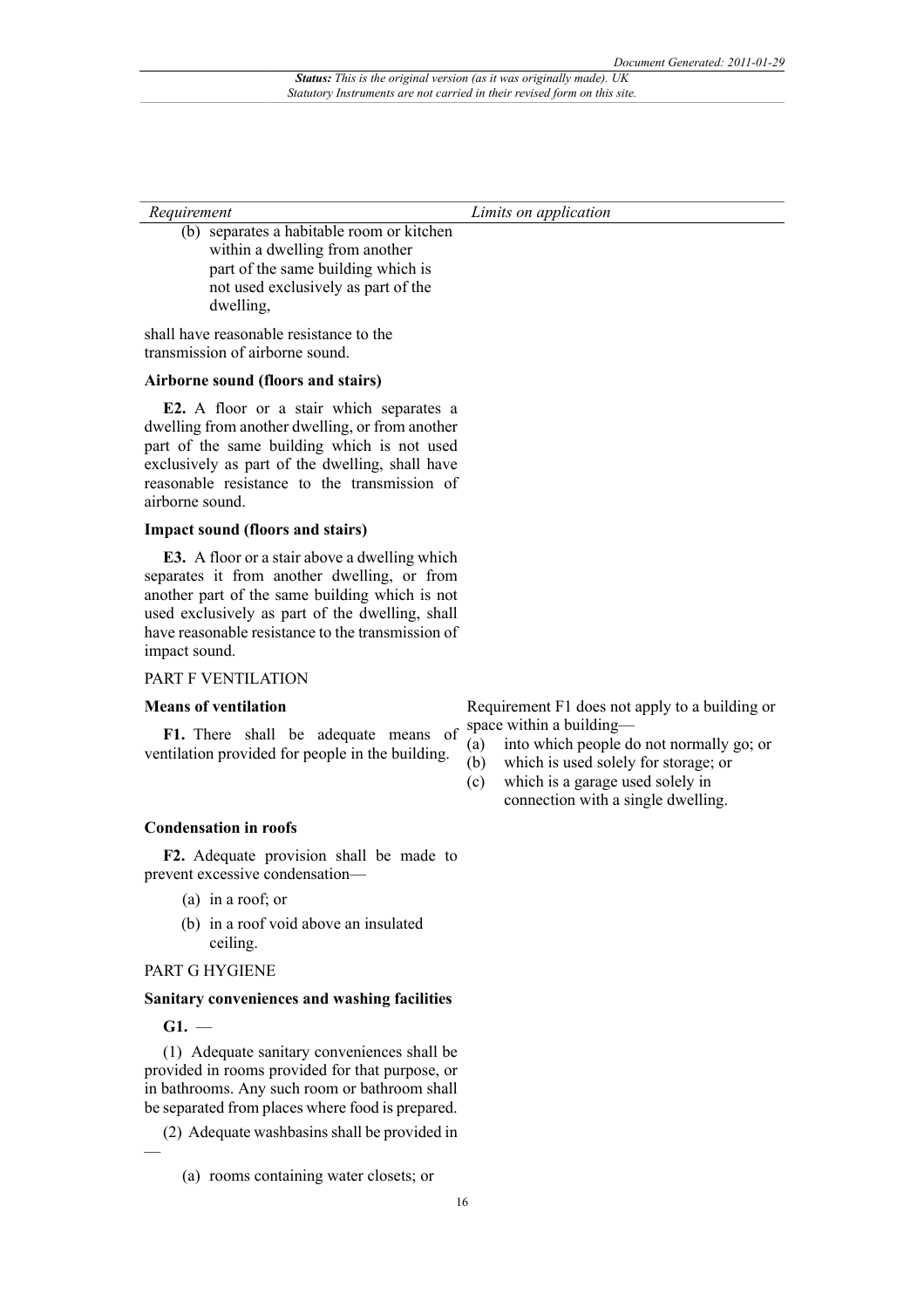| Requirement                           | Limits on application |
|---------------------------------------|-----------------------|
| (b) rooms or spaces adjacent to rooms |                       |

containing water closets. Any such room or space shall be separated from places where food is prepared.

(3) There shall be a suitable installation for the provision of hot and cold water to washbasins provided in accordance with paragraph (2).

(4) Sanitary conveniences and washbasins to which this paragraph applies shall be designed and installed so as to allow effective cleaning.

#### **Bathrooms**

**G2.** A bathroom shall be provided containing either a fixed bath or shower bath, and there shall be a suitable installation for the provision of hot and cold water to the bath or shower bath.

#### **Hot water storage**

**G3.** A hot water storage system that has a hot water storage vessel which does not incorporate a vent pipe to the atmosphere shall be installed by a person competent to do so, and there shall be precautions—

- (a) to prevent the temperature of stored water at any time exceeding  $100^{\circ}$ C; and
- (b) to ensure that the hot water discharged from safety devices is safely conveyed to where it is visible but will not cause danger to persons in or about the building.

PART H DRAINAGE AND WASTE DISPOSAL

#### **Foul water drainage**

**H1.** —

(1) Any system which carries foul water from appliances within the building to a sewer, a cesspool or a septic or settlement tank, shall be adequate.

(2) Foul water in sub-paragraph (1) means waste water which comprises or includes—

- (a) waste from a sanitary convenience or other soil appliance;
- (b) water which has been used for cooking or washing.

Requirement G2 applies only to dwellings.

Requirement G3 does not apply to—

- (a) a hot water storage system that has a storage vessel with a capacity of 15 litres or less;
- (b) a system providing space heating only;
- (c) a system which heats or stores water for the purposes only of an industrial process.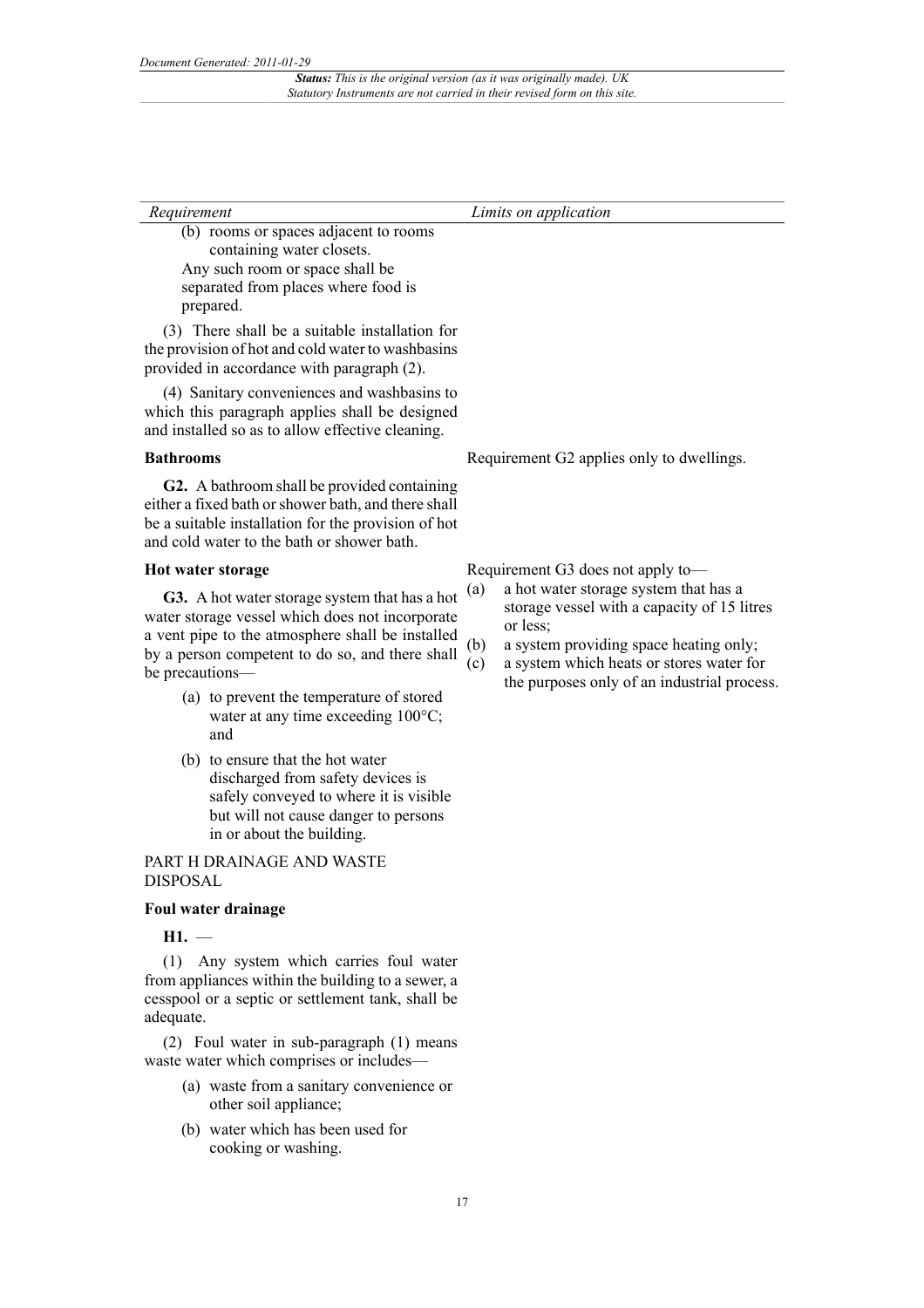#### **Cesspools, septic tanks and settlement tanks**

**H2.** Any cesspool, septic tank or settlement tank shall be—

- (a) of adequate capacity and so constructed that it is impermeable to liquids;
- (b) adequately ventilated; and
- (c) so sited and constructed that—
	- (i) it is not prejudicial to the health of any person,
	- (ii) it will not contaminate any underground water or water supply, and
	- (iii) there are adequate means of access for emptying.

#### **Rainwater drainage**

**H3.** Any system which carries rainwater from the roof of the building to a sewer, soakaway, watercourse, or some other suitable rainwater outfall shall be adequate.

#### **Solid waste storage**

**H4.** —

(1) Adequate means of storing solid waste shall be provided.

(2) Adequate means of access shall be provided—

- (a) for people in the building to the place of storage; and
- (b) from the place of storage to a street.

#### PART J HEAT PRODUCING APPLIANCES

#### **Air supply**

**J1.** Heat producing appliances shall be so installed that there is an adequate supply of air to them for combustion and for the efficient working of any flue-pipe or chimney.

#### **Discharge of products of combustion**

**J2.** Heat producing appliances shall have adequate provision for the discharge of the products of combustion to the outside air.

#### **Protection of building**

**J3.** Heat producing appliances and fluepipes shall be so installed, and fire-places and

The requirements in this Part apply only to fixed heat producing appliances which—

- (a) are designed to burn solid fuel, oil or gas; or
- (b) are incinerators.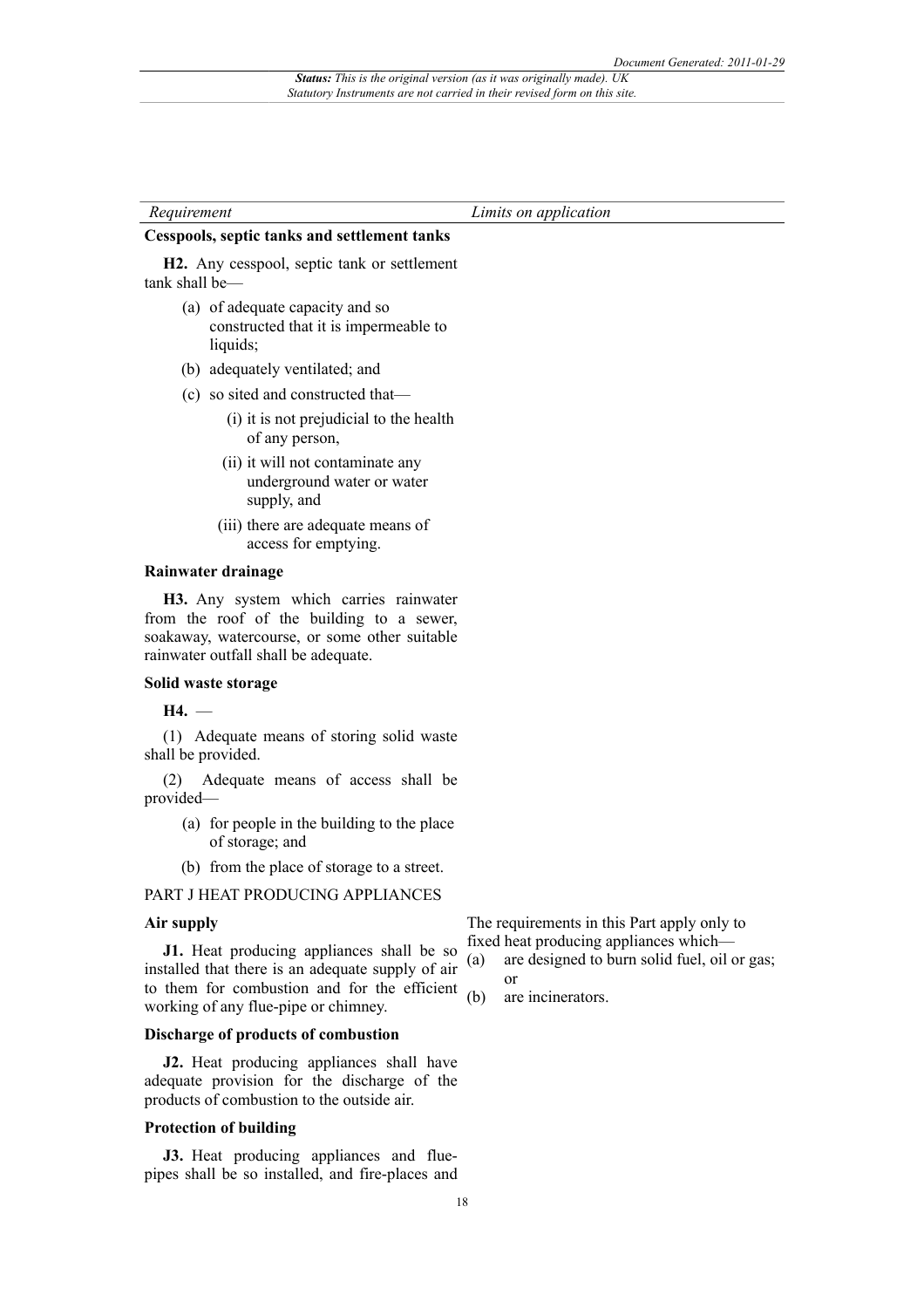chimneys shall be so constructed, as to reduce to a reasonable level the risk of the building catching fire in consequence of their use.

#### PART K PROTECTION FROM FALLING, COLLISION AND IMPACT

#### **Stairs, ladders and ramps**

**K1.** Stairs, ladders and ramps shall be so designed, constructed and installed as to be safe for people moving between different levels in or about the building.

#### **Protection from falling**

#### $K2.$  —

- (a) Any stairs, ramps, floors and balconies and any roof to which people have access, and
- (b) any light well, basement area or similar sunken area connected to a building,

shall be provided with barriers where it is necessary to protect people in or about the building from falling.

#### **Vehicle barriers and loading bays**

**K3.** —

(1) Vehicle ramps and any levels in a building to which vehicles have access, shall be provided with barriers where it is necessary to protect people in or about the building.

(2) Vehicle loading bays shall be constructed in such a way, or be provided with such features, as may be necessary to protect people in them from collision with vehicles.

**Protection from collision with open windows** Requirement K4 does not apply to dwellings. **etc.**

**K4.** Provision shall be made to prevent people moving in or about the building from colliding with open windows, skylights or ventilators.

#### **Protection against impact from and trapping** Requirement K5 does not apply to**by doors**

**K5.** —

(1) Provision shall be made to prevent any door or gate—

> (a) which slides or opens upwards, from falling onto any person; and

Requirement K1 applies only to stairs, ladders and ramps which form part of the building.

Requirement K2 (a) applies only to stairs and ramps which form part of the building.

- (a) dwellings, or
- (b) any door or gate which is part of a lift.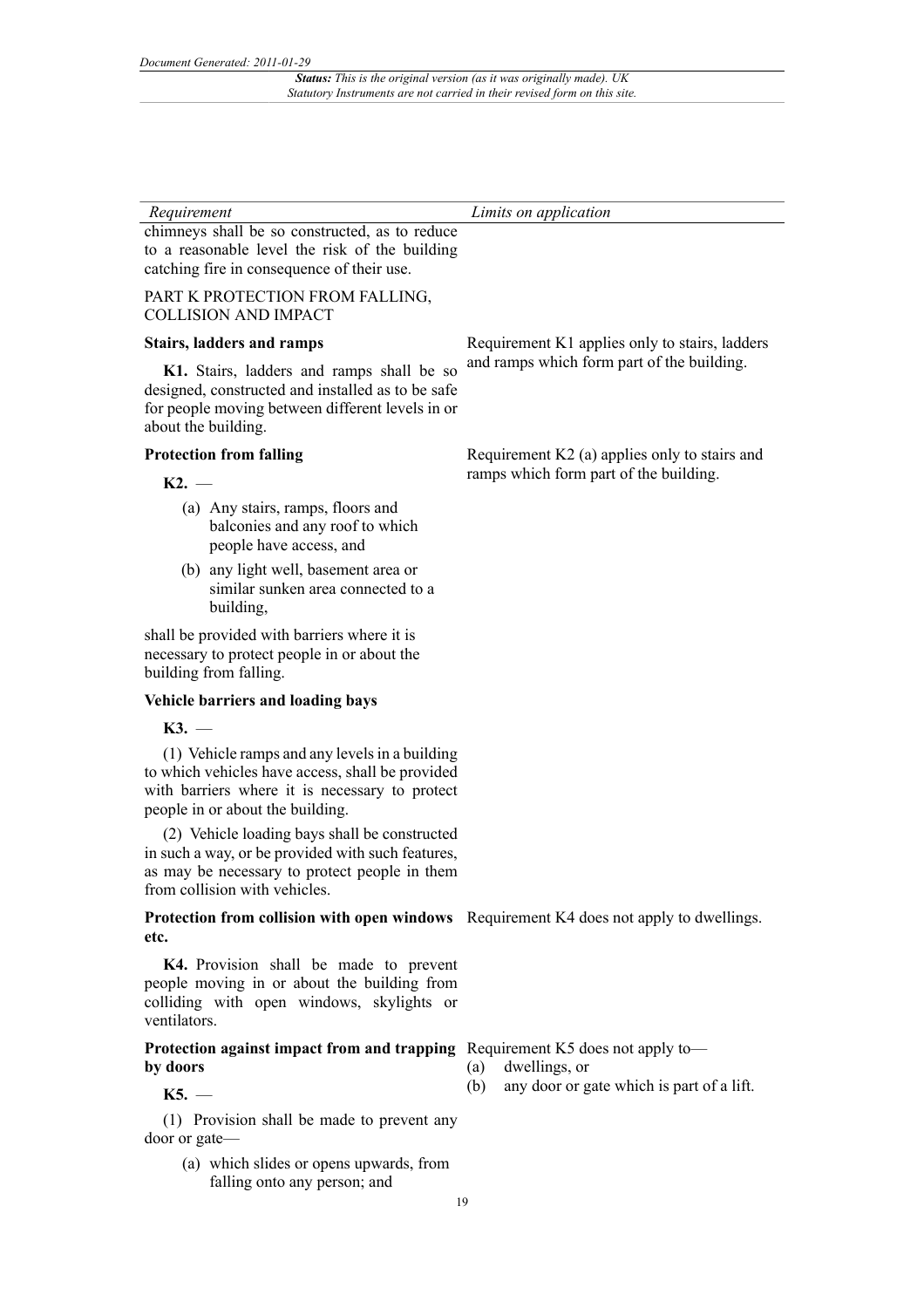(b) which is powered, from trapping any person.

(2) Provision shall be made for powered doors and gates to be opened in the event of a power failure.

(3) Provision shall be made to ensure a clear view of the space on either side of a swing door or gate.

#### PART L CONSERVATION OF FUEL AND POWER

the conservation of fuel and power in buildings to  $by$ : $-$ 

- (a) limiting the heat loss through the fabric of the building;
- (b) controlling the operation of the space heating and hot water systems;
- (c) limiting the heat loss from hot water vessels and hot water service pipework;
- (d) limiting the heat loss from hot water pipes and hot air ducts used for space heating;
- (e) installing in buildings artificial lighting systems which are designed and constructed to use no more fuel and power than is reasonable in the circumstances and making reasonable provision for controlling such systems.

PART M ACCESS AND FACILITIES FOR DISABLED PEOPLE

#### **Interpretation**

M1. In this Part "disabled people" means people who have—

- (a) an impairment which limits their ability to walk or which requires them to use a wheelchair for mobility, or
- (b) impaired hearing or sight.

#### **Access and use**

**M2.** Reasonable provision shall be made for disabled people to gain access to and to use the building.

**L1.** Reasonable provision shall be made for Requirements  $L1(a)$ , (b), (c) and (d) apply only

- (a) dwellings;
- (b) other buildings whose floor area exceeds  $30m^2$ .

Requirement L1(e) applies only within buildings where more than 100m<sup>2</sup> of floor area is to be provided with artificial lighting and does not apply within dwellings.

The requirements of this Part do not apply to—

- (a) a material alteration;
- (b) an extension to a dwelling, or any other extension which does not include a ground storey;
- (c) any part of a building which is used solely to enable the building or any service or fitting in the building to be inspected, repaired or maintained.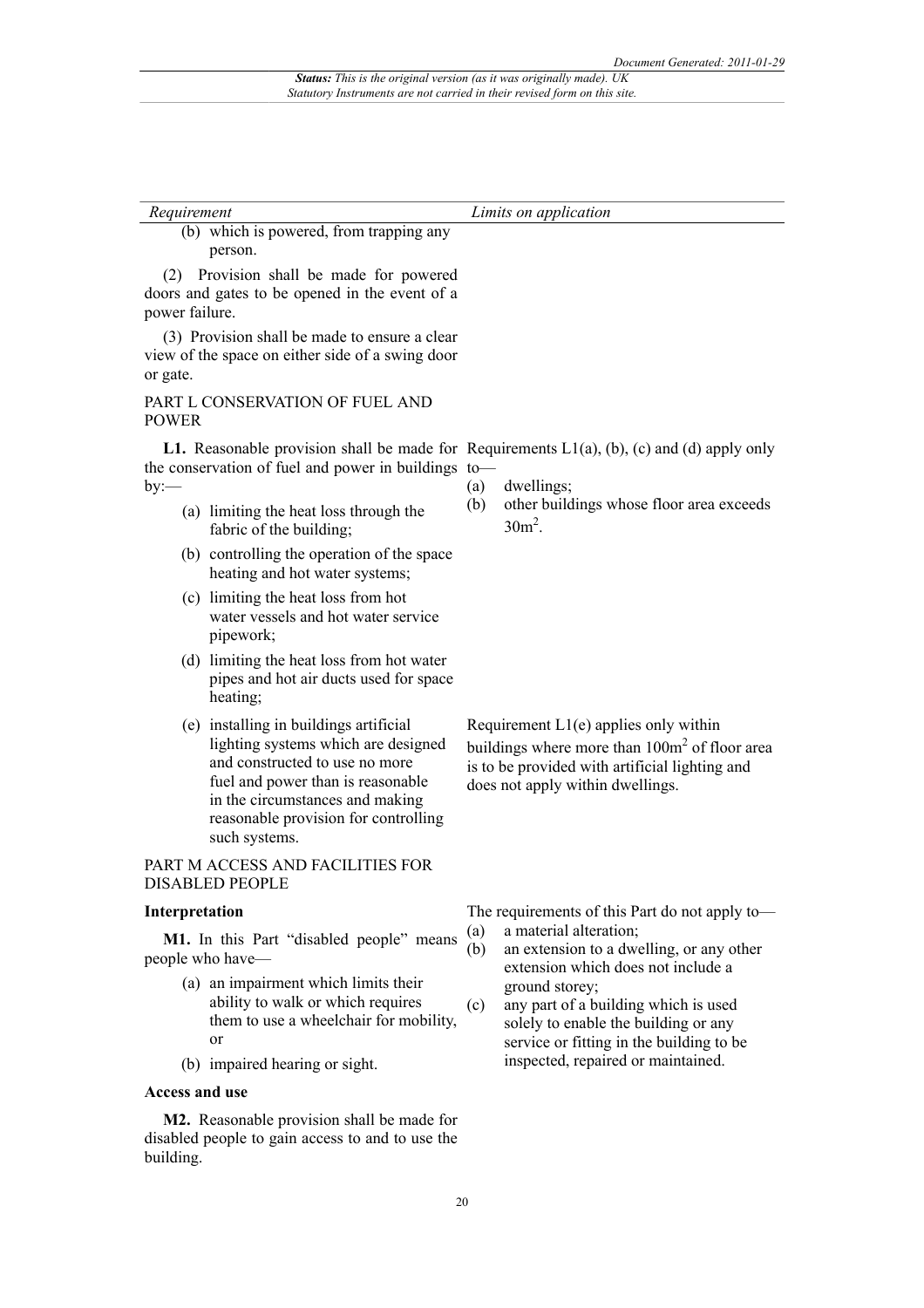#### **Sanitary conveniences**

**M3.** —

(1) Reasonable provision shall be made in the entrance storey of a dwelling for sanitary conveniences, or where the entrance storey contains no habitable rooms, reasonable provision for sanitary conveniences shall be made in either the entrance storey or principal storey.

(2) In this paragraph "entrance storey" means the storey which contains the principal entrance to the dwelling, and "principal storey" means the storey nearest to the entrance storey which contains a habitable room, or if there are two such storeys equally near, either such storey.

(3) If sanitary conveniences are provided in any building which is not a dwelling, reasonable provision shall be made for disabled people.

#### **Audience or spectator seating**

**M4.** If the building contains audience or spectator seating, reasonable provision shall be made to accommodate disabled people.

PART N GLAZING—SAFETY IN RELATION TO IMPACT, OPENING AND CLEANING

#### **Protection against impact**

**N1.** Glazing, with which people are likely to come into contact whilst moving in or about the building shall—

- (a) if broken on impact, break in a way which is unlikely to cause injury; or
- (b) resist impact without breaking; or
- (c) be shielded or protected from impact.

#### **Manifestation of glazing**

**N2.** Transparent glazing, with which people are likely to come into contact while moving in or about the building, shall incorporate features which make it apparent.

### **Safe opening and closing of windows etc.**

**N3.** Windows, skylights and ventilators which can be opened by people in or about the building shall be so constructed or equipped that they may be opened, closed or adjusted safely.

Requirement M4 does not apply to dwellings.

Requirement N2 does not apply to dwellings.

Requirement N3 does not apply to dwellings.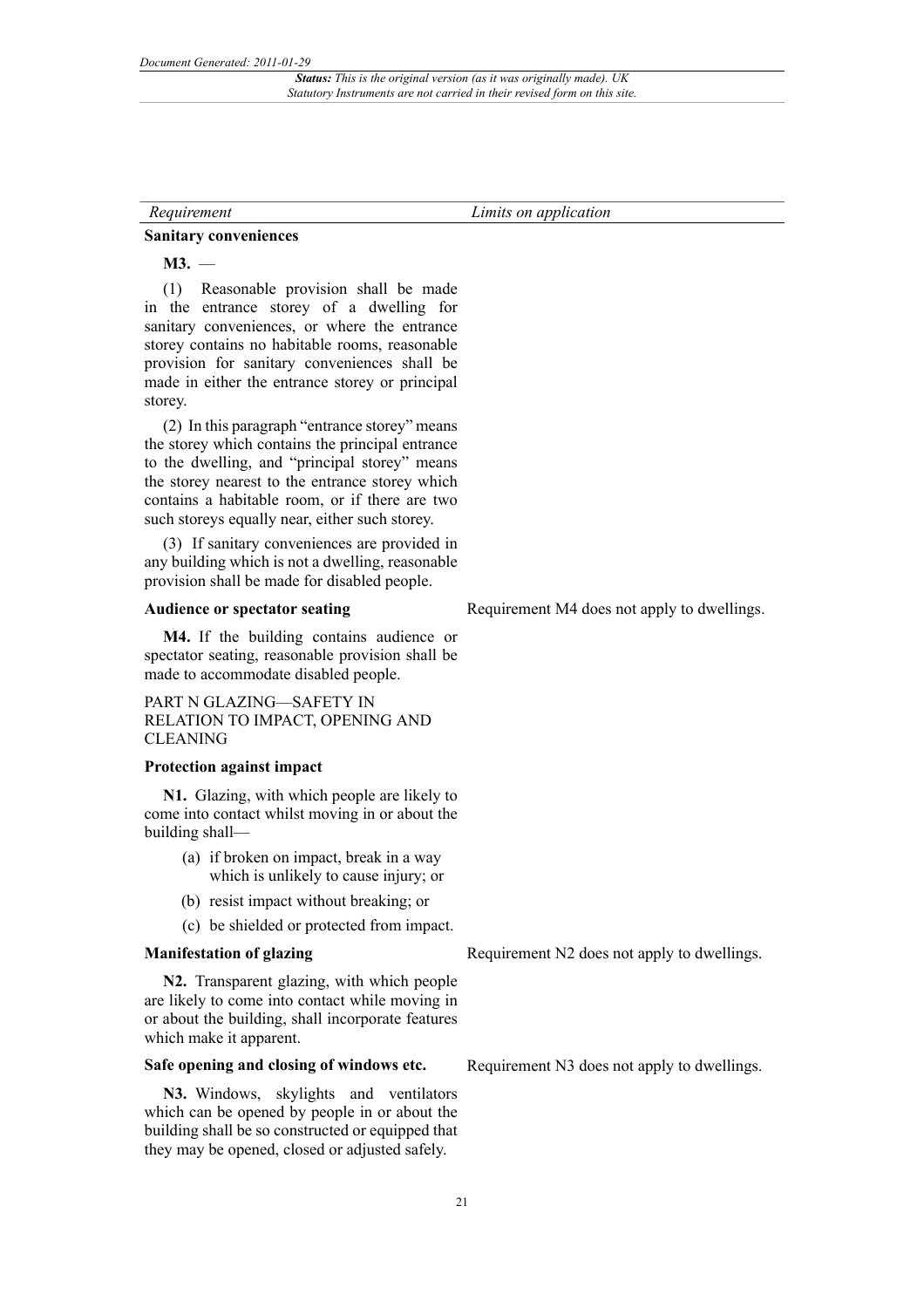| Requirement                                                                                                                                                                                                | Limits on application                                                                                                                                           |
|------------------------------------------------------------------------------------------------------------------------------------------------------------------------------------------------------------|-----------------------------------------------------------------------------------------------------------------------------------------------------------------|
| Safe access for cleaning windows etc.<br>N4. Provision shall be made for any<br>windows, skylights, or any transparent or<br>translucent walls, ceilings or roofs to be safely<br>accessible for cleaning. | Requirement N4 does not apply to-<br>dwellings; or<br>(a)<br>(b)<br>any transparent or translucent elements<br>whose surface are not intended to be<br>cleaned. |

#### SCHEDULE 2 Regulation 9

## EXEMPT BUILDINGS AND WORK

## CLASS I

### **Buildings controlled under other legislation**

**1.** Any building the construction of which is subject to the Explosives Acts 1875(**10**) and 1923(**11**).

**2.** Any building (other than a building containing a dwelling or a building used for office or canteen accommodation) erected on a site in respect of which a licence under the Nuclear Installations Act 1965(**12**) is for the time being in force.

**3.** A building included in the schedule of monuments maintained under section 1 of the Ancient Monuments and Archaeological Areas Act 1979(**13**).

## CLASS II

## **Buildings not frequented by people**

A detached building—

- (a) into which people do not normally go; or
- (b) into which people go only intermittently and then only for the purpose of inspecting or maintaining fixed plant or machinery,

unless any point of such a building is less than one and a half times its height from

- (i) any point of a building into which people can or do normally go; or
- (ii) the nearest point of the boundary of the curtilage of that building,

whichever is the nearer.

<sup>(9)</sup> [1952 c. 52](http://www.legislation.gov.uk/id/ukpga/1952/52) as amended by the Criminal Justice and Public Order Act [1994 c. 33](http://www.legislation.gov.uk/id/ukpga/1994/33) and by the Prison Commissioners Dissolution Order 1963, S.I. [1963/597.](http://www.legislation.gov.uk/id/uksi/1963/597)

**<sup>(10)</sup>** [1875 c. 17.](http://www.legislation.gov.uk/id/ukpga/1875/17)

**<sup>(11)</sup>** [1923 c. 17.](http://www.legislation.gov.uk/id/ukpga/1923/17)

**<sup>(12)</sup>** [1965 c. 57;](http://www.legislation.gov.uk/id/ukpga/1965/57) the only relevant amending instrument is S.I. [1974/2056.](http://www.legislation.gov.uk/id/uksi/1974/2056)

**<sup>(13)</sup>** [1979 c. 46.](http://www.legislation.gov.uk/id/ukpga/1979/46)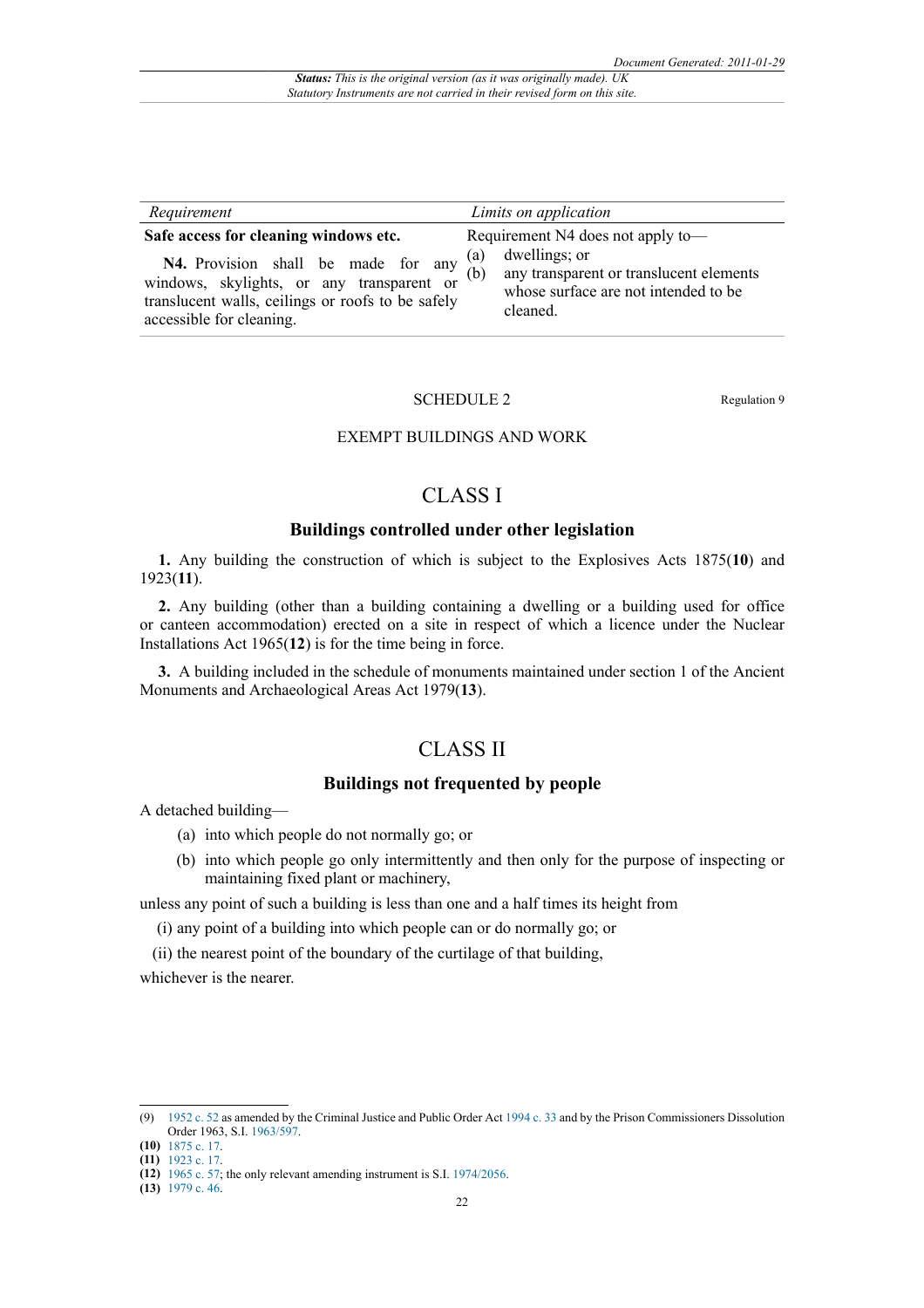## CLASS III

## **Greenhouses and agricultural buildings**

**1.** Subject to paragraph 3, a greenhouse.

**2.** A building used, subject to paragraph 3, for agriculture, or a building principally for the keeping of animals, provided in each case that—

- (a) no part of the building is used as a dwelling;
- (b) no point of the building is less than one and a half times its height from any point of a building which contains sleeping accommodation; and
- (c) the building is provided with a fire exit which is not more than 30 metres from any point in the building.

**3.** The descriptions of buildings in paragraphs 1 and 2 do not include a greenhouse or a building used for agriculture if the principal purpose for which they are used is retailing, packing or exhibiting.

**4.** In paragraph 2, "agriculture" includes horticulture, fruit growing, the growing of plants for seed and fish farming.

## CLASS IV

## **Temporary buildings**

A building which is not intended to remain where it is erected for more than 28 days.

## CLASS V

## **Ancillary buildings**

**1.** A building on a site, being a building which is intended to be used only in connection with the disposal of buildings or building plots on that site.

**2.** A building on the site of construction or civil engineering works, which is intended to be used only during the course of those works and contains no sleeping accommodation.

**3.** A building, other than a building containing a dwelling or used as an office or showroom, erected for use on the site of and in connection with a mine or quarry.

## CLASS VI

#### **Small detached buildings**

1. A detached single storey building, having a floor area which does not exceed 30m<sup>2</sup>, which contains no sleeping accommodation and is a building—

- (a) no point of which is less than one metre from the boundary of its curtilage; or
- (b) which is constructed substantially of non-combustible material.

**2.** A detached building designed and intended to shelter people from the effects of nuclear, chemical or conventional weapons, and not used for any other purpose, if—

(a) its floor area does not exceed  $30m^2$ ; and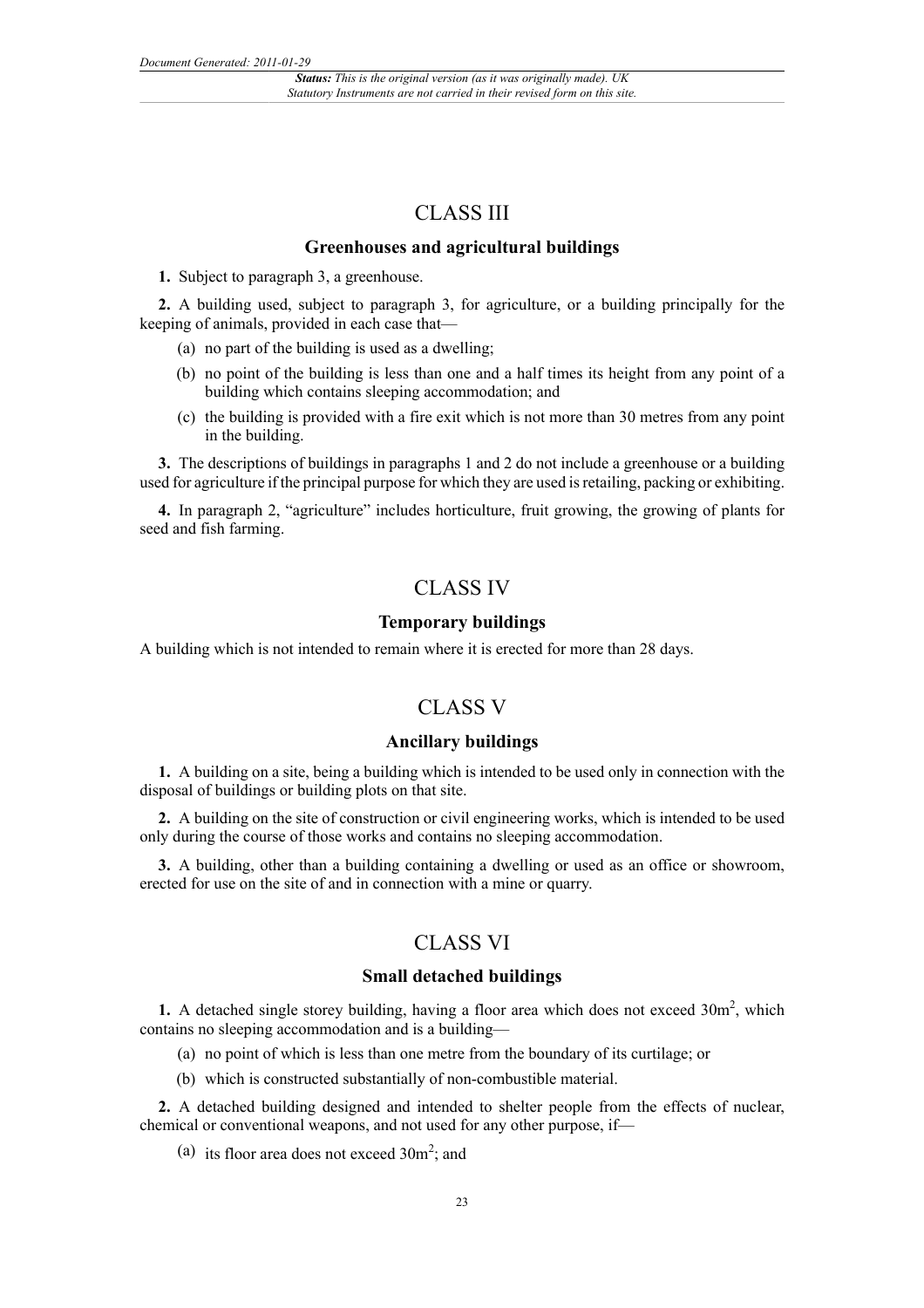(b) the excavation for the building is no closer to any exposed part of another building or structure than a distance equal to the depth of the excavation plus one metre.

**3.** A detached building, having a floor area which does not exceed 15m<sup>2</sup>, which contains no sleeping accommodation.

## CLASS VII

#### **Extensions**

The extension of a building by the addition at ground level of—

- (a) a conservatory, porch, covered yard or covered way; or
- (b) a carport open on at least two sides;

where the floor area of that extension does not exceed  $30m^2$ , provided that in the case of a conservatory or porch which is wholly or partly glazed, the glazing satisfies the requirements of Part N of Schedule 1.

#### **SCHEDULE 3** Regulation 24

#### **REVOCATION OF REGULATIONS**

| <b>Title</b>                                                     | Reference      |
|------------------------------------------------------------------|----------------|
| The Building Regulations 1991                                    | S.I. 1991/2768 |
| The Building Regulations (Amendment)<br>Regulations 1992         | S.I. 1992/1180 |
| The Building Regulations (Amendment)<br>Regulations 1994         | S.I. 1994/1850 |
| The Building Regulations (Amendment)<br>Regulations 1995         | S.I. 1995/1356 |
| The Building Regulations (Amendment)<br>Regulations 1997         | S.I. 1997/1904 |
| The Building Regulations (Amendment)<br>Regulations 1998         | S.I. 1998/2561 |
| The Building Regulations (Amendment)<br>Regulations 1999         | S.I. 1999/77   |
| The Building Regulations (Amendment) (No.<br>2) Regulations 1999 | S.I. 1999/3410 |
| The Building Regulations (Amendment)<br>Regulations 2000         | S.I. 2000/1554 |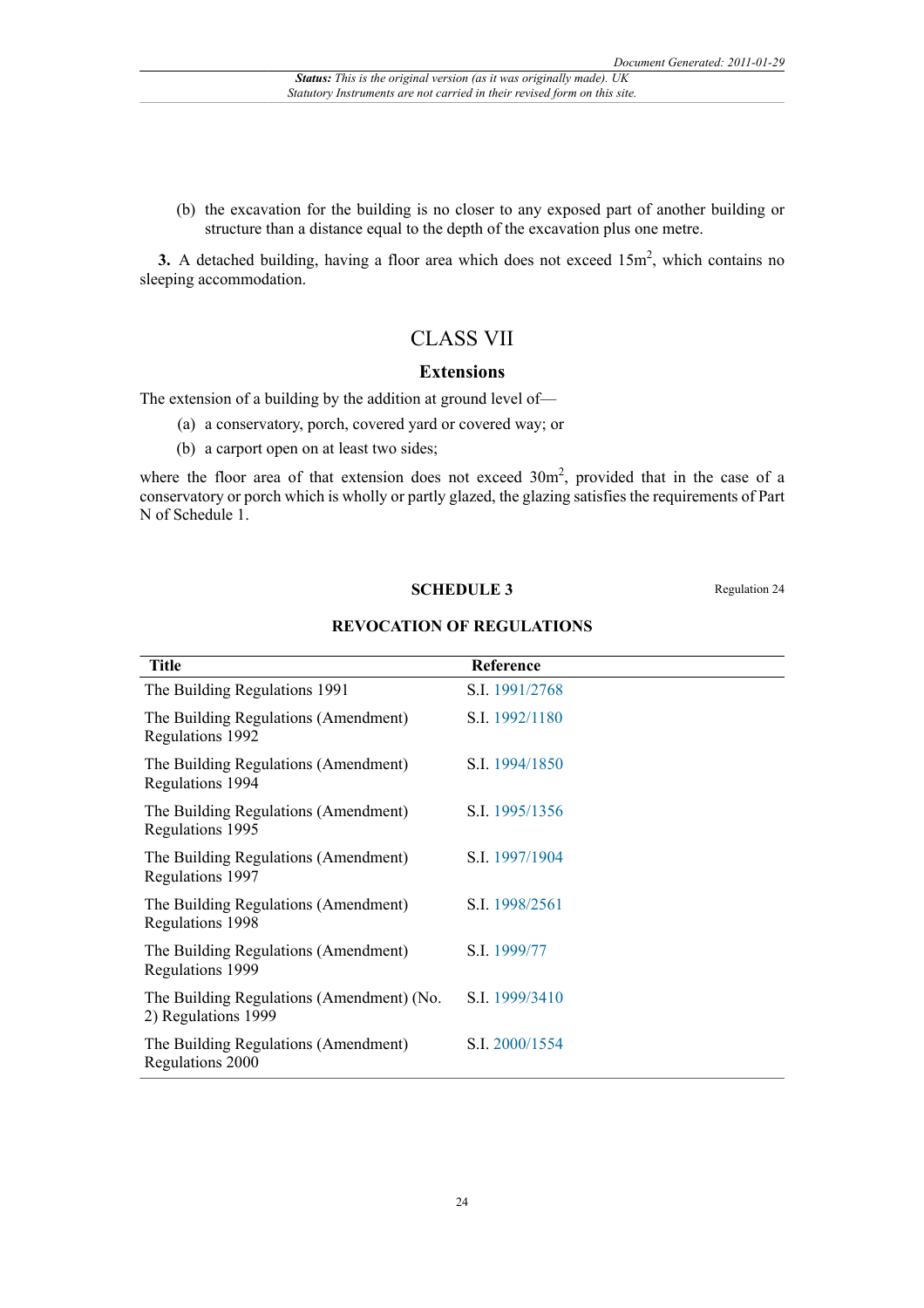## **EXPLANATORY NOTE**

*(This note is not part of the Regulations)*

These Regulations are made under the Building Act 1984 ("the Act"). They revoke and replace with amendments the Building Regulations 1991 ("the 1991 Regulations") and consolidate all subsequent amendments to those Regulations. They impose requirements on people carrying out certain building operations.

The Regulations for the most part carry forward the provisions of the 1991 Regulations, as successively amended, with minor alterations to clarify the sense or to reflect changes in other legislation. The additional requirements are those introduced by regulation 16 (see below).

Regulation 2 contains definitions used in these Regulations.

Control is imposed on "building work" as defined in regulation 3(1). "Building work" includes work required by regulation 6 (requirements relating to material change of use). "Material change of use" is defined in regulation 5.

Regulation 4 makes provision for building work to be carried out in compliance with the applicable requirements in Schedule 1. Regulation 6 provides that, where a material change of use is made, the building or the part in question must meet the applicable requirements in Schedule 1.

Regulation 7 provides that any building work is to be carried out with adequate and proper materials and in a workmanlike manner.

Regulation 8 provides that compliance with the requirements in Parts A to K and N of Schedule 1 does not require anything to be done beyond what is necessary to secure reasonable standards of health and safety.

Regulation 9 and Schedule 2 exempt from control the erection of, and work in connection with, certain buildings and extensions.

Regulation 10 prescribes the Metropolitan Police Authority for the purposes of section 5 of the Act, thereby making the Authority exempt from the procedural requirements of these Regulations.

Regulation 11 empowers local authorities to dispense with or relax the requirements of these Regulations.

Regulation 12 requires a person intending to carry out building work or make a material change of use to give a building notice to, or deposit full plans with, the local authority. There is an exception for gas appliances installed by, or under the supervision of, persons approved under the Gas Safety (Installation and Use) Regulations 1998. Full plans are required in two cases: 1) where the building is to be put to a "relevant use", defined in regulation  $12(1)$  as a use as a workplace of a kind to which Part II of the Fire Precautions (Workplace) Regulations 1997 applies or a use designated under section 1 of the Fire Precautions Act 1971; and 2) where the intention is to erect a building fronting on to a private street. Under Regulation 20, a person who elects under Part II of the Act for building work to be supervised by an approved inspector is not required to give a building notice or deposit plans.

Regulation 13 specifies the plans and particulars to be given in or with a building notice. Regulation 14 specifies the matters to be covered by full plans, which are to be deposited in duplicate (with additional copies of plans where Part B of Schedule 1 imposes a requirement).

Regulation 15 requires a person carrying out building work under local authority supervision to notify them before work starts; and before and after certain operations are carried out. Notice must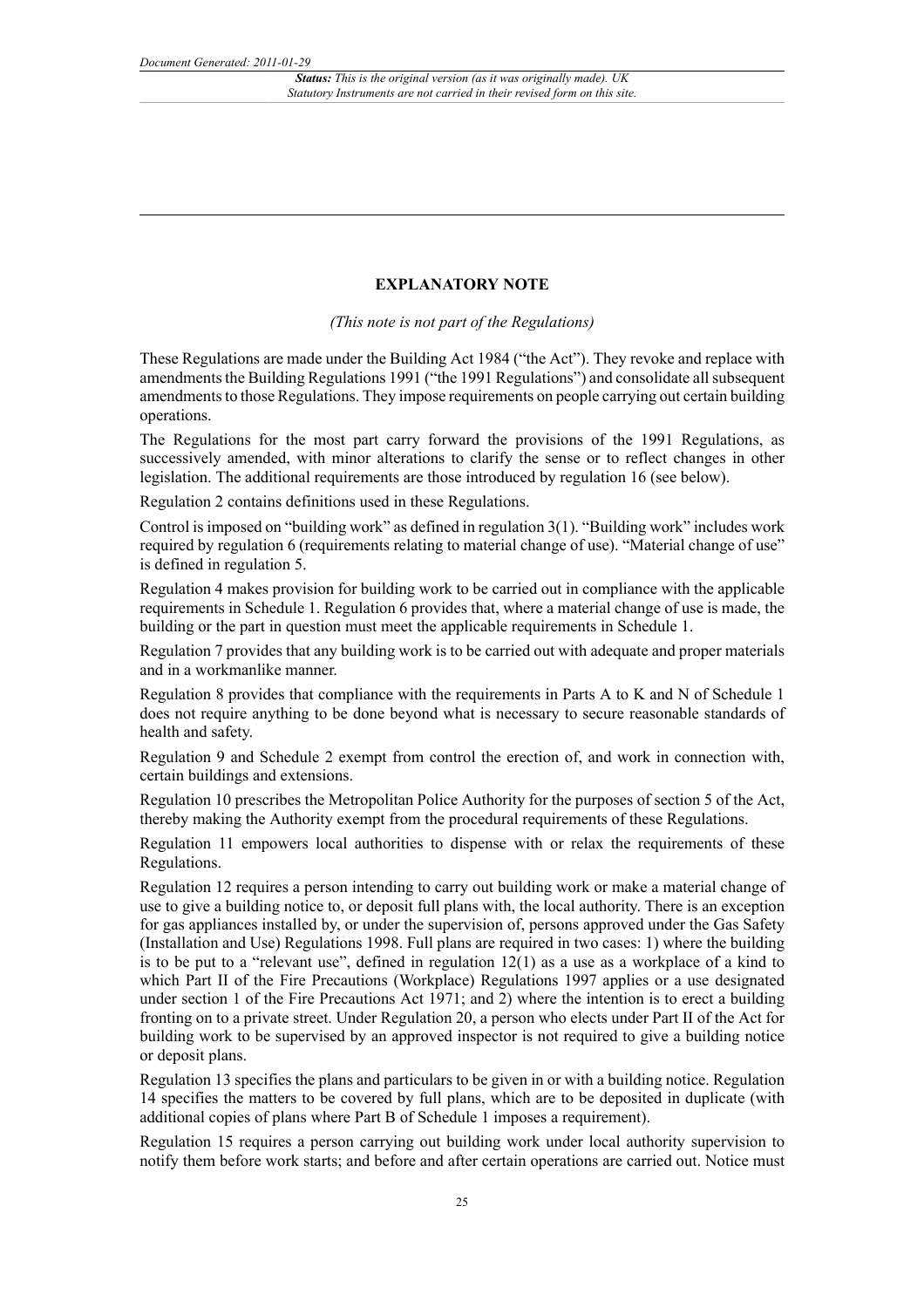also be given on the completion of the work; and when the building or part of it is first occupied if this occurs before completion.

Regulation 16 requires the calculation of an energy rating for a new dwelling and notification of that rating to the local authority. Regulation 16 further requires the posting in the dwelling of a notice of that rating, or, in certain circumstances, the giving of a notice of that rating to the occupier of the dwelling—these requirements are additional to those arising under the equivalent provisions in the 1991 Regulations, as amended, i.e. those in regulation 14A, introduced by S.I. [1994/1850.](http://www.legislation.gov.uk/id/uksi/1994/1850)

Regulation 17 provides for the issue by the local authority, where they have been requested to do so or where the building is to be put to a "relevant use" as defined by regulation 12(1), of certificates of completion.

Regulations 18 and 19 provide for the local authority to test drains and private sewers and to sample materials.

Regulation 20 disapplies certain regulations where work is supervised in accordance with Part II of the Act and the Building (Approved Inspectors etc.) Regulations 2000.

Regulation 21 provides for the issue by the local authority of regularisation certificates in relation to unauthorised building work.

Regulation 22 designates regulation 17 as a provision to which section 35 of the Act does not apply; accordingly, contravention of regulation 17 is not an offence.

Regulation 23 sets out the transitional provisions.

Regulation 24 revokes the Regulations specified in Schedule 3.

Schedule 1 is set out in tabular form and contains the functional requirements that are to be complied with. The right-hand column indicates the cases in which a particular requirement does not apply.

The Secretary of State is empowered by the Building Act 1984 to approve and issue documents containing practical guidance with respect to the requirements contained in these Regulations. It is intended that the Secretary of State will re-approve the following publications, originally approved for the purposes of the 1991 Regulations, for the purposes of these Regulations:

- Approved Document A Structure: 1992 Edition, fourth impression (with amendments) 1994
- Approved Document B Fire safety: 2000 Edition

• Approved Document C – Site preparation and resistance to moisture: 1992 Edition, second impression (with amendments) 1992

• Approved Document D – Toxic Substances: amended 1992

• Approved Document E – Resistance to the passage of sound: 1992 Edition, second impression (with amendments) 1992

- Approved Document F Ventilation: 1995 Edition
- Approved Document G Hygiene: 1992 Edition, second impression (with amendments) 1992
- Approved Document H Drainage and Waste Disposal: amended 1992
- Approved Document J Heat Producing Appliances: amended 1992
- Approved Document K Protection from falling, collision and impact: 1998 Edition
- Approved Document L Conservation of fuel and power: 1995 Edition
- Approved Document M Access and facilities for disabled people: 1999 Edition

• Approved Document N – Glazing—safety in relation to impact, opening and cleaning: 1998 Edition

• Approved Document to support regulation 7 – materials and workmanship: 1999 Edition Copies of these Approved Documents are available from The Stationery Office.